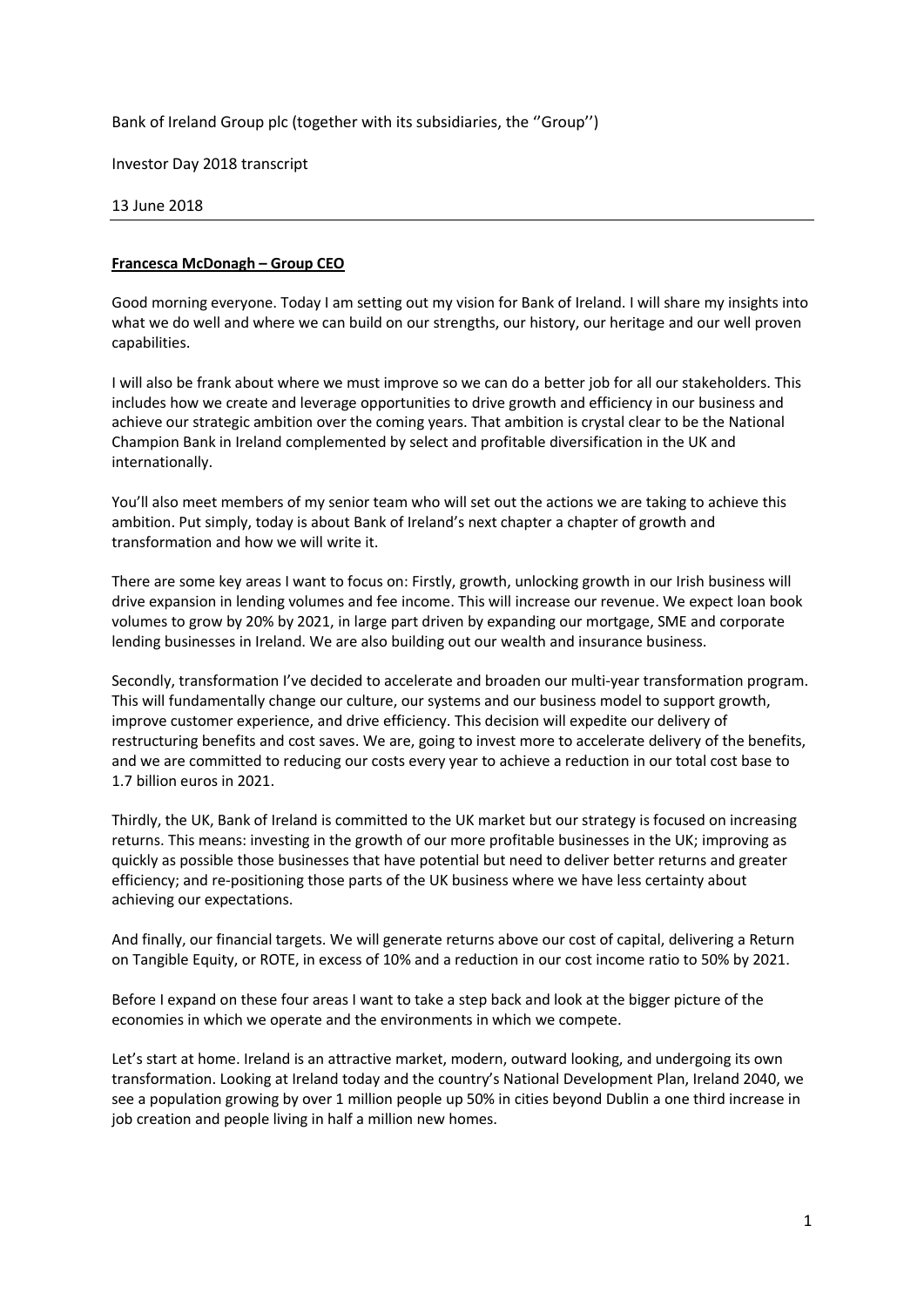When I look at this positive future for our home market, I see our role (as the National Champion Bank), as enabling this growth, investment and prosperity in Ireland. For that reason, our key initiatives will centre on becoming the leading supporter of house building and home buying in Ireland.

This will also support the growth and expansion of our SME sector. And with increasing prosperity and a demographic shift in age profiles we'll also build out our wealth management and insurance business to support our customers at key moments in their lives. Ireland has already started this journey.

The Irish economy is expanding and in line with broad consensus we expect it will continue to do so GDP growth has been well above the Euro Area average since 2011 and we expect this to be the case in the coming years.

This strong performance is translating into job gains and falling unemployment. Over 2 million people are now at work in Ireland. The unemployment rate is under 6% (that's from a peak of 16% just a few years ago). Bank of Ireland's own customer research shows that households are spending and are in a positive frame of mind. In the business sector, Brexit remains a concern but the mood among firms has become more upbeat.

Last month, for example, our business sentiment research posted a 23 month high. This growing confidence is coming through in the increased pace of credit formation after many years of deleveraging. Significant investment is being made in Ireland's property market and infrastructure where we see material opportunities for retail, SME and corporate banking.

We expect new mortgage lending in Ireland to double by 2021 and new SME lending to grow. Our aim is to at least maintain our overall market share taking share where we can within our proven risk and price discipline.

Importantly, we've learnt the lessons from the past. We've strengthened our credit risk management frameworks. We operate within clear lending regulations. Both of these underpin the stability and sustainability of Ireland's economic expansion and of our sector.

In the UK, the economy has been expanding at a moderate pace, despite Brexit uncertainty and steady growth is forecast to continue. The labour market is performing well and the unemployment rate is currently at a 42 year low of 4.2%.

Wage growth is picking up. Inflation is falling as the effects of sterling's past depreciation wane both of which should provide some welcome support to consumer spending. We expect the UK mortgage market will continue to grow but that competition in mainstream lending will remain high, and we see further growth in switching activity.

However specialist segments, such as self-employed and 'later in life' are under-served, and this provides us with attractive opportunities that we'll be discussing later. This is our view of the economy in both Ireland and the UK and we see change and opportunity in both. But of course our sector is also changing, and rapidly.

The team will cover what this change means for their businesses in more detail but I want to make a couple of important points on technology and on regulation.

Firstly, I regard technology as an opportunity for our bank, It will not only enable our transformation and drive efficiency it will significantly improve service to customers who increasingly demand 24/7 banking on the move and on their phone. But I want to ensure technology and automation is balanced with personal experience with engaging relationships both with our customers and our colleagues. This is particularly true for Bank of Ireland where we are committed to maintaining an extensive distribution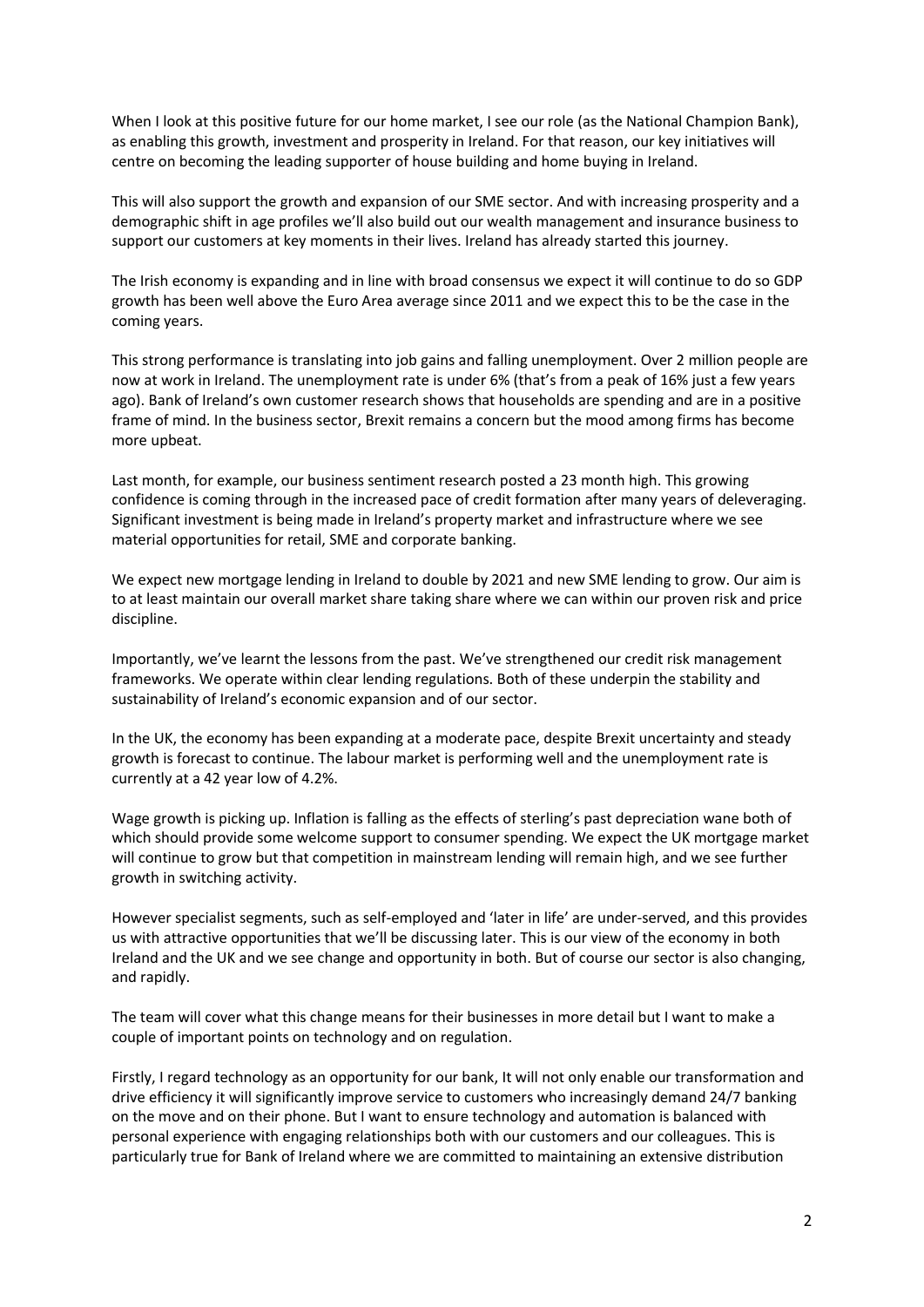network. That's why I want digital service to be combined with a physical presence and personal touch. That's especially true for the important events in our customers' lives.

Secondly, the regulatory framework continues to be demanding, with capital and investment requirements impacting returns. This evolving framework is a challenge that we must navigate carefully and effectively to ensure we meet both shareholders' and regulators' expectations. I've set out our economic assessment. I've talked about how our sector is changing. Now I want to look at Bank of Ireland's most recent history because the strategy we are setting out for the future is also informed by our experience. In the past decade, the bank has moved from restructuring and risk reduction after the financial crisis, to greater stability in recent years and we now see growth and transformation opportunities as key features of our next chapter.

We've a clear recovery story: The Bank's capital and funding base has been restructured. We are operating on a sound financial footing. We've fully repaid the Irish taxpayer, executing in full our EU restructuring plan, and we've returned to sustainable profitability, making our first dividend payment in 10 years to our shareholders last month. We've also substantially improved our asset quality. This is particularly relevant for the strategy we are sharing with you today. Since their peak in June 2013, we've reduced impaired loans by 73%. Our non performing exposures ratio is the lowest in Ireland.

Our mortgage arrears are also the lowest in the country less than a third of the industry average. This level of out-performance to the industry has been the case every single year since the data was first published by the Central Bank of Ireland.

Now this wasn't by chance or by luck I see our approach to credit risk management to be a major competitive edge for us. It underpins the sustainability of our support for house building and home buying in Ireland. This is a key element of our growth strategy in Ireland, where house and home occupies a particularly special place in the lives and psyche of our customers.

When I took over as CEO, I talked about my first impressions of the Bank 9 months in; I know these to be true. Our history and heritage is unique. We have incredibly strong customer franchises and very talented colleagues and we operate in growing economies in Ireland and the UK.

We have strong businesses. We are Ireland's leading retail and commercial bank. The largest lender to the Irish economy, with the number one or number two positions in every segment. We have select and profitable diversification in the UK and internationally. And a Markets and Treasury business that has a proven track record.

But there are also some challenges I have become more familiar with. During Bank of Ireland's chapter of capital restructuring and risk stabilization in the past decade the team dedicated their focus on one overriding objective. Save the bank, to avoid full scale nationalisation.

I understand that focus, it achieved the goal. We remain the only bank in Ireland to have fully repaid the Irish taxpayer. However, it is clear to me now as CEO that this prudential success restricted capital for investment in the business during the past ten years. As a result, Bank of Ireland underinvested in its technology and its processes. We have to fix that now.

In addition, the UK business was used for critical funding when we needed it most. Liabilities have been priced primarily to secure liquidity rather than for profitability. This has all led to fundamental inefficiencies in Bank of Ireland's functions and processes. It has left us with complex and poor performing legacy technology.

This challenges us to improve the service we offer customers and the experience we provide to our own people. By the same token, it is clear today that: Our core market of Ireland now has strong GDP growth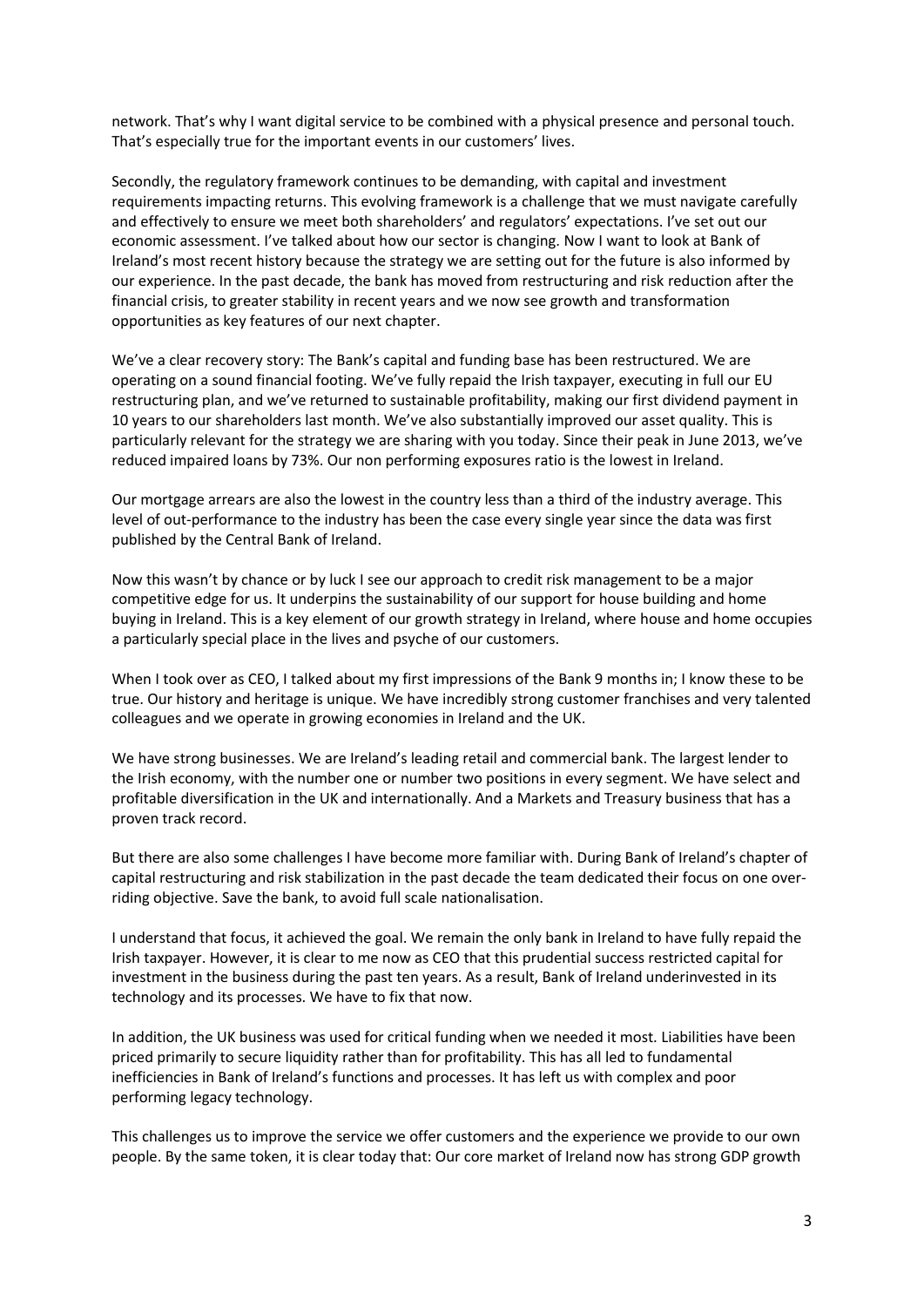providing attractive opportunities to invest capital and generate returns, so we have rightly prioritised the transformation of our culture, our systems and our business models. This requires capital investment.

I have therefore decided to pivot the bank to capture these growth opportunities and to broaden and accelerate our transformation.

So, let's look to the future. Our vision, our strategic priorities, and the key actions we are taking the next chapter of Bank of Ireland's story.

I set out our strategic priorities soon after I arrived: To transform the bank, to serve customers brilliantly and grow sustainable profitability. Delivering on these priorities is key to achieve our ambition. We are the bank of Ireland, but we aren't going to evolve into the National Champion if we don't fundamentally change.

The bank must unshackle itself from the past, yes, lessons have been learnt in Ireland and the sector but our customers, colleagues and shareholders have expectations today that we must meet and that we must strive to exceed.

When I think about standing here at the end of 2021 and I envisage what Bank of Ireland will look like then I see: A trusted brand that has retained customer loyalty and acquired new business. A bank that has enabled the success of the fastest growing economy in Europe. An organisation that's taken some tough calls to be efficient and fulfil its potential. A progressive employer of choice. A talented team that has been courageous and robust in its execution. All of which will be shown by a track record of delivering attractive and sustainable returns to our shareholders.

The team will talk in more detail about the actions we are taking to enable this vision. I want to focus on three. Transformation, service, and growth.

We are committed to accelerating and broadening our multi-year transformation program. This will change our culture, our systems and our business model to support our growth ambitions, improve customer service, and drive efficiency.

I'll start with culture. A healthy internal culture in any organisation drives staff engagement and becomes a magnet for talent. But it's the external tangible proof of this culture that gets most attention. A good culture creates great customer outcomes. This is particularly relevant in an industry that is highly regulated, with the one of the lowest trust levels of any sector. In Ireland, cultural issues within the banking industry have led to notable state intervention. This includes an ongoing, decade long restriction on how bankers are paid. More recently, it contributed to what turned out to be the largest redress incident in Ireland's banking history.

In becoming the National Champion Bank we have the opportunity to take the lead here building a great culture is an important part of our business strategy. Culture enables long term customer relationships, a reduced cost of risk, and growth in sustainable revenue. So we've launched a major re-set of our culture setting out our purpose 'to enable our customers, colleagues and communities to thrive' and embedding our values with every colleague in the bank.

Turning now to our systems and business model. We start from a position of historical under investment and poor customer experience. Our legacy systems and processes just have to fundamentally change. Core banking will remain a key deliverable. This is absolutely the right thing to do. And, it is progressing well. I'm pleased to announce that Phase 1 of our core banking system was completed in April of this year. This has delivered a single customer record a snapshot view of over 2 million customers across all products. I have been encouraged by our progress and the potential to do more. We need to go further to support our growth plans, to better serve our customers and to drive efficiency.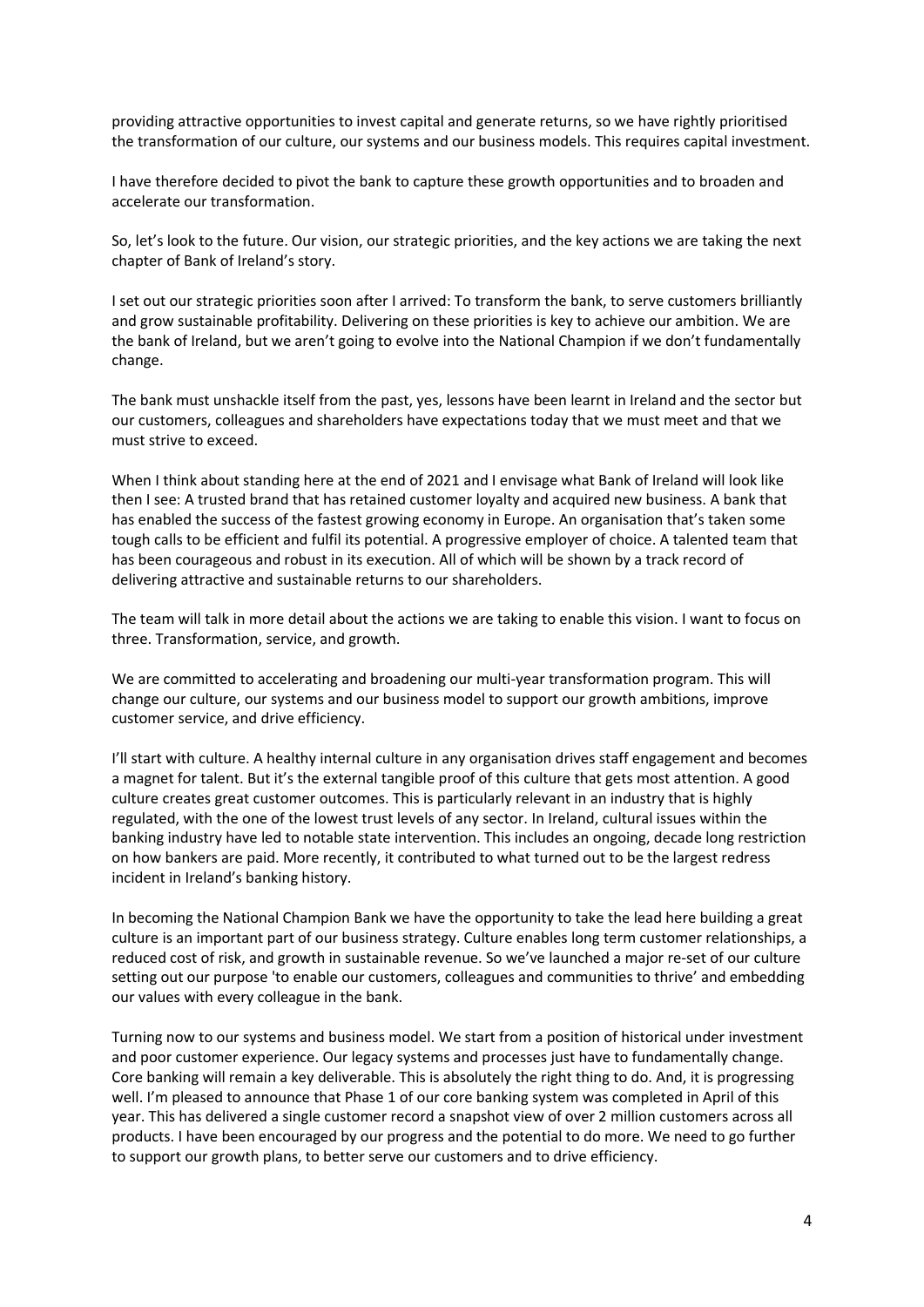For this reason, we are increasing investment in front end systems. In particular, for our Irish mortgage and wealth business. And, in transforming our business model and culture we will need to invest further to accelerate delivery of the benefits.

Previously, the bank guided that core banking would cost 900 million euros of capital from the second half of 2016 until the end of 2020. A broader and accelerated transformation means we will spend a further EUR 250m to deepen investment in our IT systems to enable business growth.

And independently of investing in our systems, we will also spend EUR 250m to restructure our business model to improve efficiency. This broadening and accelerating of our transformation will enable our costs to reduce every year between now and 2021, delivering a total cost base of 1.7 billion euros. Combined with growth, this will lead to an improvement in our cost income ratio from 65% today to 50% in 2021.

We have reviewed our current business model how we are organised and resourced, and there are some really clear opportunities to further increase value, and reduce costs, to improve overall efficiency. Put simply we are getting better at who we pay to do what. We implemented a recruitment freeze for noncustomer facing roles in January giving ourselves a head start in delivering the benefits of a more strategic approach to headcount management. In May we announced the closure of 28 operational centres. We've renegotiated outsourcing arrangements with third parties, consultants and contractors.

And…we've looked at how we are organised. Typically, there are 10 layers between me and, say, a colleague in the frontline. And many managers only had 1 or 2 people reporting to them…. You can imagine how difficult such a structure makes it to communicate with our colleagues, or connect with our customers. And getting things done can be a challenge. We're changing this. Starting this month, we've been reducing these layers, making teams more effective, becoming a flatter, less silo' d organisation that's closer to our customers.

These changes mean we will have fewer people in the future than we've had in the past. This will make us more efficient and effective for all our stakeholders, but we will work with our people though this change.

Looking at service, the simple question is this, how are we doing for our customers? Frankly, right now our service levels and customer propositions aren't where I want them to be. That's got to change.

We are taking action. We're investing in our channels including an upgrade to our branch network and deepening our intermediary relationships. And we're focused on what matters most to our customers. Those big decisions that punctuate their lives, buying a home, growing a business, protecting their family.

Now I want to focus on growth. We see opportunities that we will share with you today. These are primarily in Ireland. Unlocking growth in our Irish business will drive expansion in lending volumes and fee income, and increase our revenue. We will enable this by reallocating capital and resources to be the leading supporter of house building and home buying in Ireland and by maximising our wealth management and insurance business.

We are already the largest lender in Ireland and the only bancassurer in the market, so we are very much building on our strengths, supported by the strong fundamentals that we see. These are, in particular, the demand for housing and the changing demographics in Ireland that I've already discussed.

We expect to see modest expansion in our net loan book this year as credit formation has only just recently turned positive. We expect this to accelerate in subsequent years and for the Irish loan book to grow by 9 billion euros by 2021.

Following my arrival, we reviewed our UK business in detail and looked at how we can improve its profitability. And I want to provide clarity today.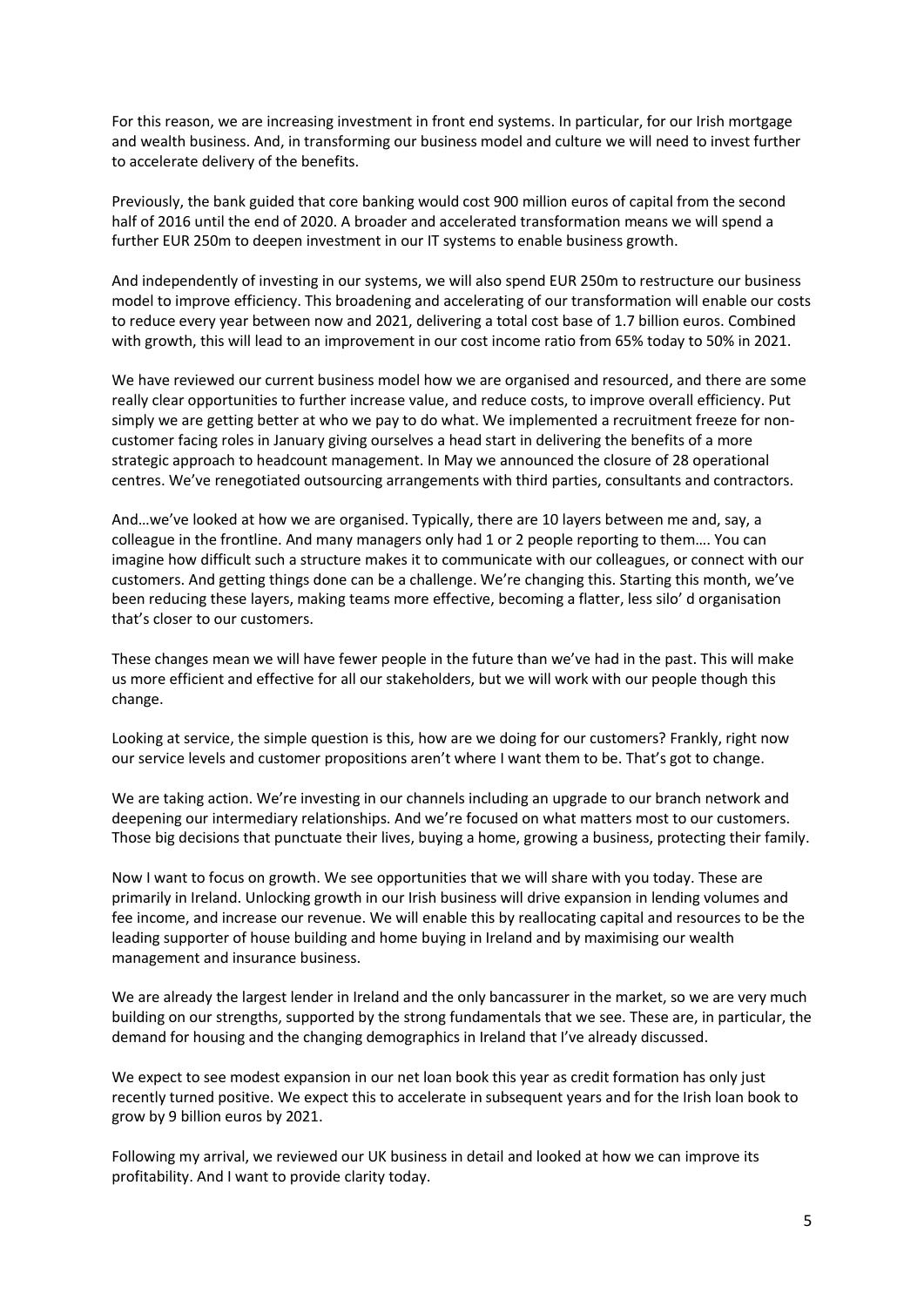Bank of Ireland is committed to the UK market. But we're focussed on increasing returns. The UK is strategically important to Bank of Ireland. We see the market as a large, attractive and adjacent market offering growth and diversification benefits beyond Ireland. But while our current portfolio of businesses are profitable overall returns are below the cost of capital, generating low single digit ROTE. So, our focus is on increasing returns in the UK taking actions to improve margins and efficiency.

I view the UK business essentially in three ways: Firstly, investment: There are some profitable parts of the UK portfolio. We will invest in them and support their growth. This includes, for example, Northridge our car leasing and finance business.

Secondly, improvement: There are parts of our businesses we must improve as quickly as possible, to reduce costs of funding, acquisition and service. These businesses have good potential but are currently below our return or efficiency hurdles For example, lower LTV mainstream mortgages.

Finally, repositioning: There are parts of our business that we need to re-position where we have less certainty about achieving our hurdle expectations within a reasonable timeframe. Therefore today we announce a strategic review of our UK cards business including front and back book options. This will enable us to focus solely on the continued distribution of cards through Bank of Ireland, or partners in the UK. We will also continue to rundown our legacy portfolios such as UK Business Banking.

As a result of these actions in the UK, we expect ROTE to increase from low single digit to high single digit by 2021 and, of course we won't stop there.

Before I finish, I want to outline what this all means for our financial outcomes. Firstly, ROTE. Our 2017 headline ROTE was 10.6% however this was favourably impacted by additional gains and impairment write backs. Adjusting for this, ROTE (last year) was 6.9%. Our overall target for Bank of Ireland is to exceed 10% ROTE in 2021. We expect the increase in customer lending, and reduction in absolute costs that I've shared this morning to be the main drivers of this improvement.

We have confidence in exceeding this ROTE target on the following basis: Our financial plan does not depend on any heroic increase in market share. We expect margin competitive pressures to be manageable and to be offset by modest interest rate increases from 2019 onwards. And we assume impairments to normalise to a 20 to 30 basis points range.

Secondly, our efficiency target Core Banking and the broader transformation of our cost base will enable us to reduce costs each and every year in the next three years. By 2021: We expect our cost base, (including transformation), to reduce to 1.7 billion euros. Combined with top line growth we expect our cost income ratio to reduce to 50%. And our return to growth means we now have more attractive places to deploy our capital. We expect to continue generating significant capital organically building on the 140 basis points we generated in 2017.

Capital will be deployed to: Support loan growth opportunities primarily in our Irish business but with some select international diversification. We anticipate we'll invest around 250 basis points of capital to support RWA growth. Accelerate and broaden investment in our transformation. And, we'll also use the capital to meet evolving, and at times uncertain, regulatory capital requirements. We are mindful that our shareholders have been patient and we intend to reward them with a growing dividend and remain committed to increasing our dividend payout to 50% over time.

To the extent, we have excess capital, my philosophy and the Board's philosophy is clear, we will distribute excess capital by other means.

So in conclusion, this is Bank of Ireland's next chapter it's one of business growth transformation reshaping the UK and increased profitability.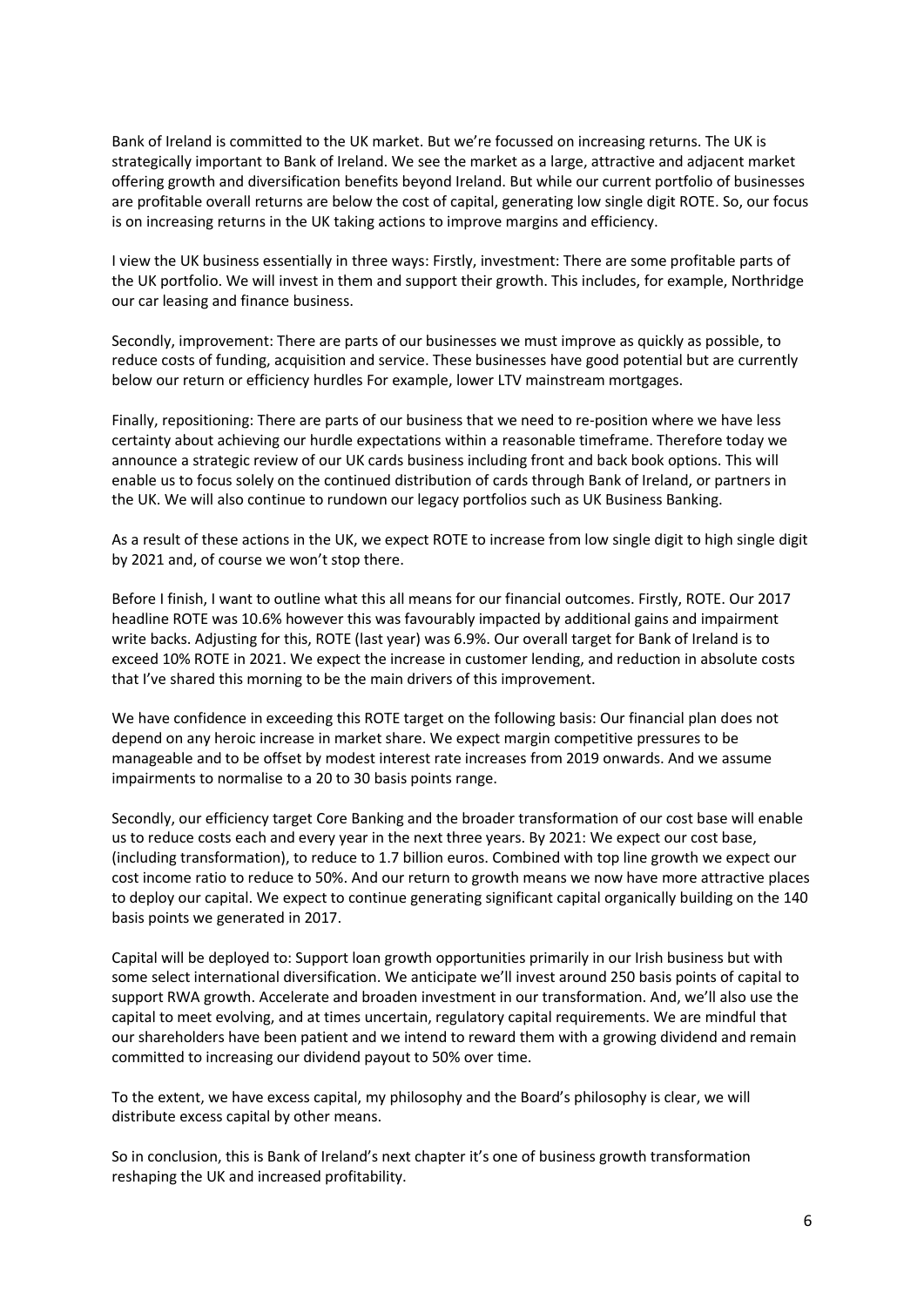We will be the National Champion, The bank of Ireland. The takeaways for today are:

Firstly, growth. Unlocking growth in our Irish business will drive expansion in lending volumes and increase in revenue. We expect loan book volumes to grow by 20% to 90 billion euros.

Secondly, transformation. We have accelerated and broadened our multi-year transformation to support growth, improve customer service and drive efficiency, spending more in order to reduce our cost base each and every year down to 1.7 billion euros.

Thirdly, reshaping the UK. We are committed to the UK market but our strategy is focused on increasing returns. We will invest in, improve on or re-position each business to significantly increase returns.

And, finally, profitability. We will generate returns in excess of 10%. I am excited about the opportunity we are sharing today. We have proven, stable and high quality foundations. But our next chapter is about growth and transformation. It's about Bank of Ireland's potential to transform. Our commitment to innovate for our customers and colleagues. And our drive to further improve our profitability for our shareholders.

## **Gavin Kelly – CEO, Retail Ireland**

Good morning. I'm Gavin Kelly and I'm delighted to be here to share with you the Retail Ireland story. I've spent over 20 years in Retail Banking in a variety of roles across front-line and head office teams. Most recently I worked as Group CIO, leading our technology teams. This experience gives me a unique insight into what we do well in Retail and what we need to do better as we enter our new exciting chapter. And exciting is the right word, as our new chapter is about becoming Ireland's National Champion Bank. Today I want to give you a deep sense of the potential of the retail business in Ireland in both the personal and SME markets. Our unique position as Ireland's only Bancassurer also presents significant opportunities to rapidly grow our Wealth and Insurance business over the next 3 years. Michael Murphy, Managing Director of our Wealth and Insurance business, has joined me today to share this ambitious story.

Bank of Ireland is Ireland's leading retail and business bank. We're the largest lender in Ireland, one of the fastest growing European economies. We're number 1 or 2 in all of our principal product lines. With Ireland's largest branch network, we're active in local communities across the country. And as Ireland's only bancassurer, we uniquely meet the full breadth of all of our customers' needs, under one roof. Francesca described the Irish economy's strength; the growth outlook is very positive. Confidence is back. Our customers are borrowing again and Personal wealth is recovering. Ireland's young demographics mean a robust future. We'll grow lock-step with the Irish economy. And we're best positioned to capitalise on its strengths and potential.

We have been building deep national connections for over 235 years. Today, over 40% of the Irish population has a relationship with us.1 in every 3 payments go through the bank every day. Key to this is powerful distribution the trust we have in our communities and a strong brand.

We have the most extensive owned branch network in Ireland. 40% of our front-line staff are now mobile and on the road this means we're out in our local communities. We're close to our customers. We're there, helping customers to grow. Last year we hosted more than 3,000 events across Ireland's communities. Events like Enterprise towns where local businesses and communities get together to showcase enterprise in their area. These events are energising local economies, connecting them, enabling them to grow. While community remains at the heart of the Irish economy, we're also one of the most digitally enabled economies in Europe. At Bank of Ireland, almost 80% of our customer base is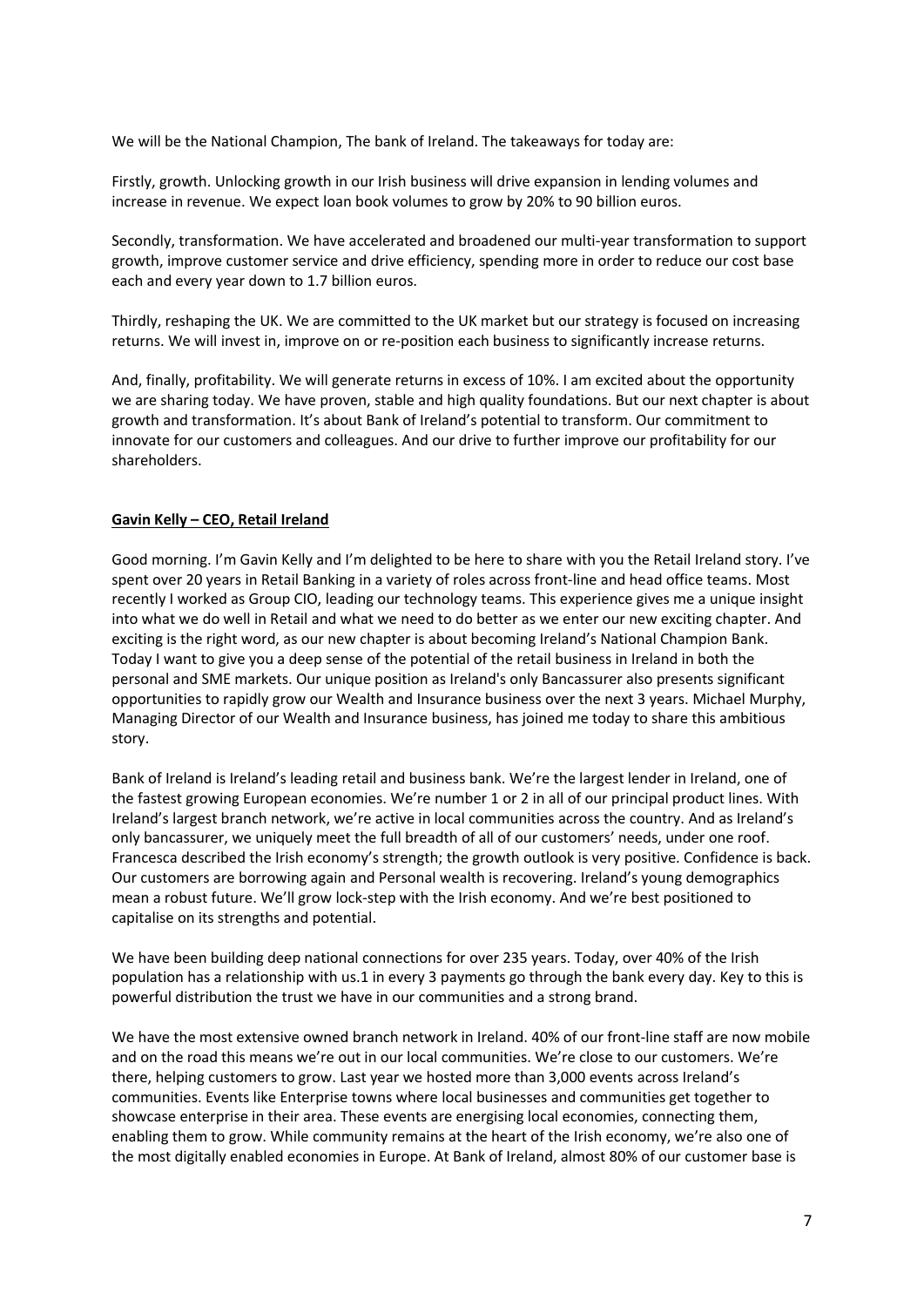digitally active. Usage is growing rapidly. We now have over 15 million interactions in our digital channels every month. That's double the levels we saw in 2014.

In financial terms, our business fundamentals remain strong with a combined underlying PBT of €818m in 2017. This is driven by a well-diversified loan book of €35bn euro; funded by Ireland's strongest and largest retail deposit book. Fee income continues to grow; driven primarily by growth in our wealth and insurance businesses. Finally, we continue to maintain pricing discipline across all products.

I'm now going to talk a little more about our consumer business. For personal customers, we're number 1 or number 2 for market share across every age segment. Our customers' behaviours and preferences are continuing to change. They've less time on their hands. They're increasingly using our digital and selfserve channels. Our mobile app has become the most important channel for our customers. For the majority, this is now the main way they bank with us. Today we sell 80% of all consumer products on the phone or online. More than half of these sales are completed entirely digitally, without support from our advisors. So our customers want control. This shift in preference allows us to cater for their day-to-day transactions online. This means our teams are spending more time developing relationships and business in communities. For these reasons, we continue to be number 1 or number 2 for market share in all our principal personal product lines. Lending to consumers has grown by 21% annually between 2013 and 2017.

We increased our share of new mortgages to 27% in 2017 while maintaining strong pricing discipline. And, we're generating 3 out of 4 new mortgages from our existing customer base. This is testament to the strength of our franchise. So now that we've talked about how we have grown in the consumer market, let's look at the market itself.

The outlook for our Consumer business is very positive. The Irish economy is now almost at full employment. Wages are growing again Increases are expected to be 3% in 2018 and 2019, with inflation running at about 1%.Net income and spending power are growing. And Personal wealth is recovering post-crisis. In other words, Confidence is back. And Ireland is a young country. With 4 out of 10 Irish people less than 30 years old. Let's take a look at the housing market in this context. Annual demand is estimated at 40,000 units over the next 5 years. New home completions are accelerating to meet this demand with over 19,000 homes built in 2017. And while the second-hand market is recovering it still has a distance to go until it returns to normal levels. Only 3% of housing stock turned over in 2017; compared to almost 4.5% in other European Countries. For these reasons, we anticipate significant growth in the Irish mortgage market over the coming years. We estimate that it will grow from €7bn last year to €14bn by 2021.

A strong consumer market means a strong SME market, and visa-versa. They move together. We're Ireland's leading bank for business and enterprise the largest lender to the economy. Our SME customers are very loyal to us. We have been supporting them for an average of 17 years. They are highly digital by international measures, with 79% actively using our online banking services. These factors help us understand that SME behaviours and preferences are changing. Ireland's small businesses are timepressed. So we're building better direct services to meet their changing needs. Over the last 5 years, we have developed small business lending through direct channels. We now fulfil 95% on the phone or online. This is supplemented by a nationwide team of mobile business advisors and credit specialists supporting and advising customers on the ground.

We also have Ireland's most comprehensive team of sectoral specialists, recruited directly from key business sectors. Specialists like Hilary Coates, who looks after our Healthcare and Life Sciences sector. Hilary started her career in nursing and had built-up over 30 years' extensive management and advisory experience across a range of healthcare disciplines before joining the bank in 2014. Hilary has consistently challenged the banks thinking with her in-depth understanding. She has evolved our approach to the Healthcare sector. And, of course, she also provides invaluable insight and assistance to customers. We have specialists like Hilary across a comprehensive range of key sectors, such as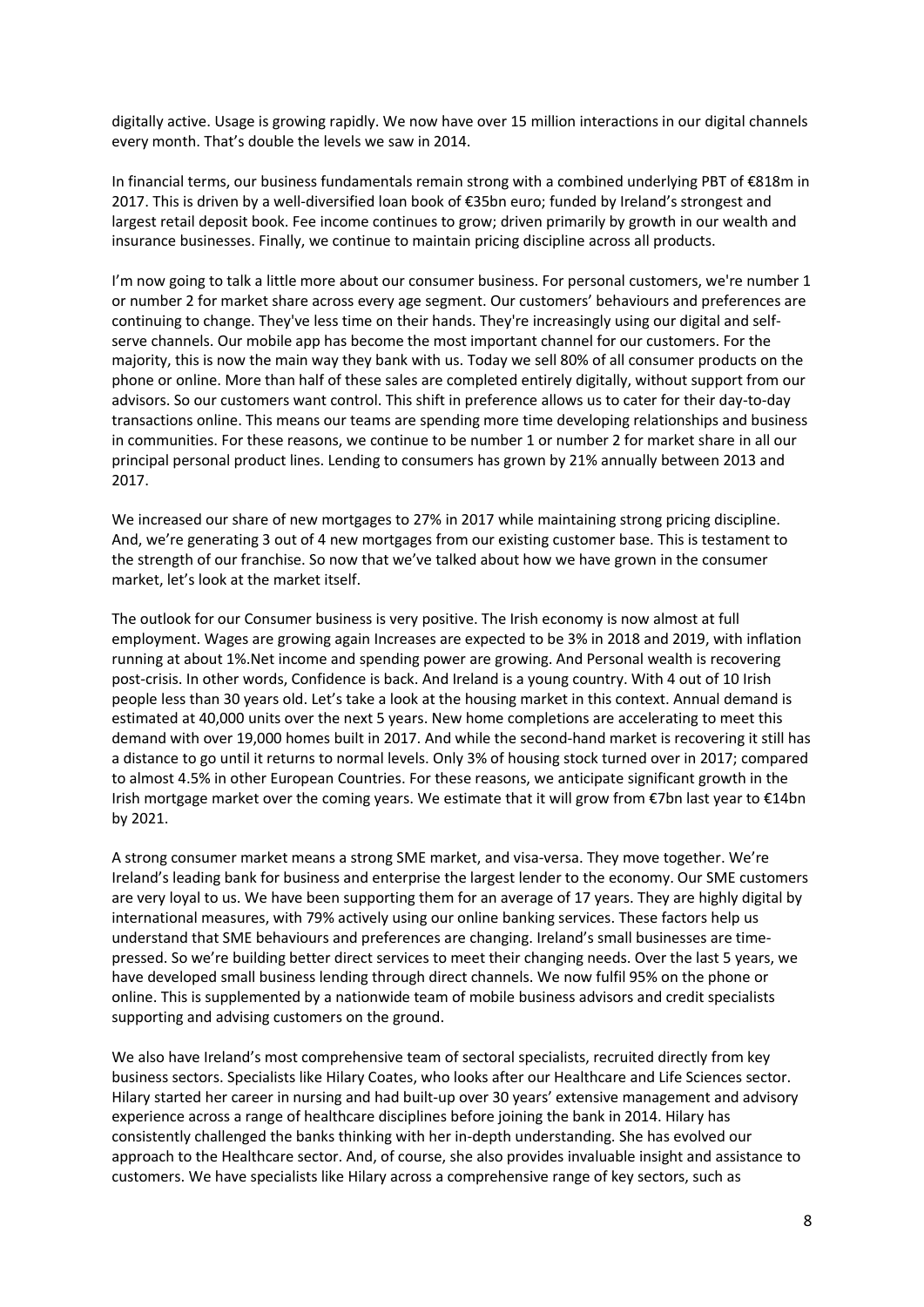manufacturing, agriculture, hospitality and technology all helping to ensure we're really delivering for customers while growing our business in a sustainable way. That's real, deep expertise - helping our customers, day-in, day-out.

We have to continue to evolve how we support Ireland's modern SMEs. For example, we've thrown open the doors of a number of our branches to give start-ups access to offices and meeting rooms. We call them Workbenches. Ireland's future businesses are now able to use our space for their business where they have access to mentors and work collaboratively to develop and refine their business models. And we're incubating high potential start-ups to scale their business in our dedicated Startlabs. Our Workbenches and Startlabs are based in prime locations nationwide with our first international Startlab opening last year in New York! Let me tell you about one of these companies a rapidly growing Irish Startup called 'XtremePush'. They've built a digital marketing platform for mobile and web. They started out, co-developing their product with us at one of our workbenches in Dublin. We've integrated their product into our own mobile app but they've gone further. Today, 'XtremePush' are operating in a large number of countries globally and across multiple sectors. They're a great Irish success story.

Over the last 4 or 5 years we have also built, from scratch, Ireland's leading business support website, thinkbusiness.ie. Thinkbusiness provides Ireland's SMEs with a range of insights and tools. It connects Ireland's digital community with more traffic than any other comparable site. That's more than 50,000 active users every month. All of this means we know Irish business. We're more connected with them than any other bank. We're continuously evolving to improve our supports for them. This is why we're the number 1 business bank in Ireland. These strengths leave us very well positioned to capitalise on the positive economic environment and outlook for SMEs where 2 out of 3 businesses are now on a growth trajectory. Business lending demand will grow by a further 40% to €7 billion by 2021. Yes, Brexit has, naturally, dampened some demand with confidence fragile in a number of sectors. They have been holding back with some businesses using cashflow rather than lending for investment. However, this won't be enough. There's an investment gap of up to 30% for Irish business emerging. Irish SMEs need to invest in order to remain competitive. Underlying sectoral insights give us some important indicators of market growth: In Retail, store re-vamps are delivering 5%-10% growth per annum. A recent loan application comes to mind. A leading retailer in Dublin needed to upgrade two of her stores she was cautious and only borrowed for one.

This store saw an immediate uplift of 15% of sales, while the other remained flat. She's now actively engaging with us on plans to upgrade the other store. Demand for agri products, at home and abroad, is also growing. Irish milk production grew by 9% in 2017. We expect expansion will continue. Hospitality has recovered significantly post the crisis with a 50% increase in revenue per room in the 3 years to 2016. Investment is set to continue as more visitors come to Ireland. Manufacturing has seen 55 consecutive months of growth with lending to the sector increasing by 10% in 2017.

The outlook is favourable for the SME market over the next 3 years. And with our diversified portfolio of customers we're perfectly positioned to capitalise on the opportunity. One of the most significant growth areas that will benefit from the strong economy is our Wealth business. We're uniquely placed through the strength of our market positions our distribution infrastructure and our connections to Ireland's consumers and SME's.

It's going to be an exciting few years for Wealth and Insurance and Michael Murphy, Managing Director of our Wealth and Insurance business, is now going to talk about this. Michael has deep expertise in running insurance and wealth businesses, both in Ireland and internationally. Most recently, he was Global Leader of insurance consulting and technology at Willis Towers Watson.

I'm delighted that he joined Bank of Ireland in 2017 with a clear mandate to transform and grow the wealth and insurance business.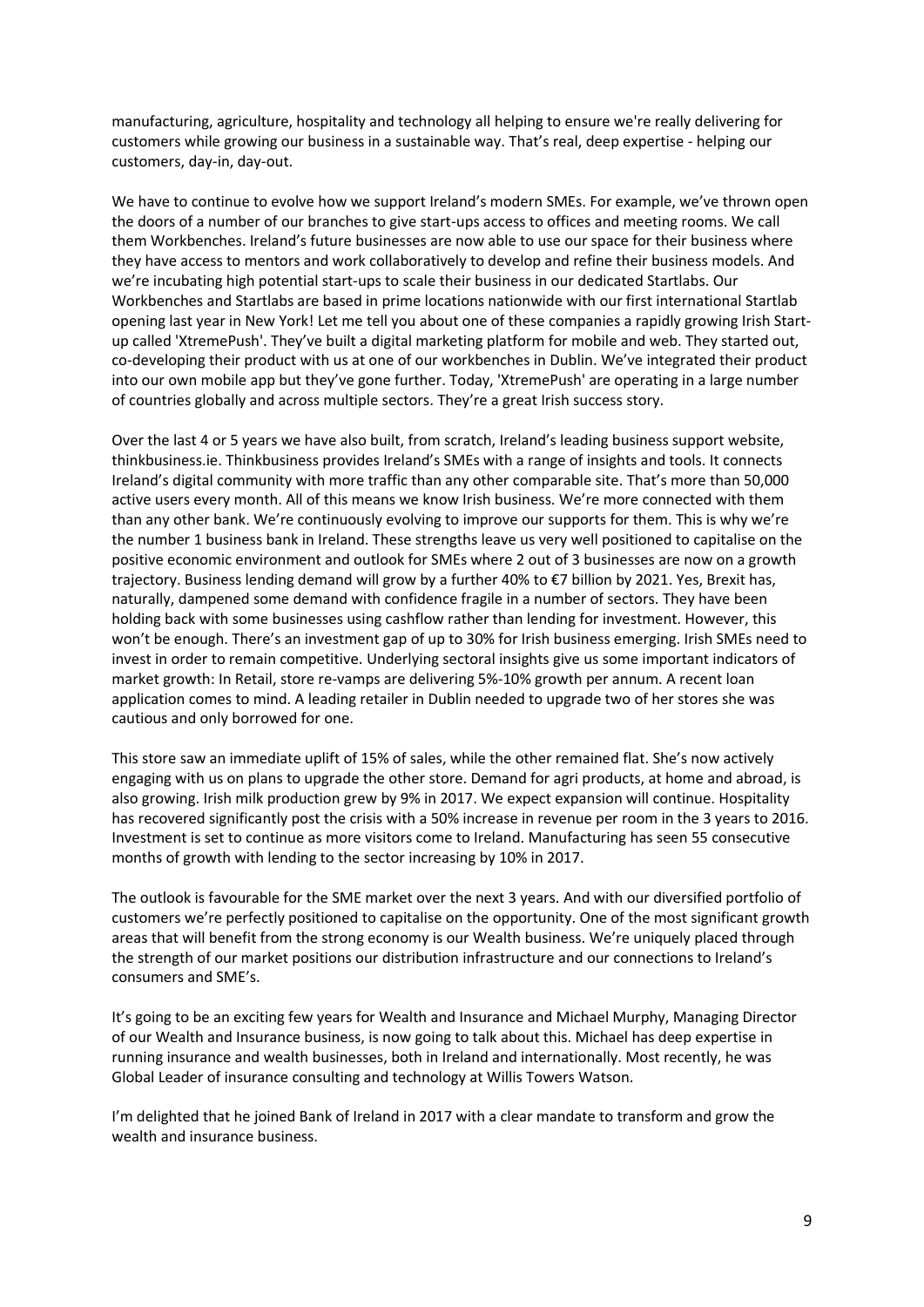#### **Michael Murphy - Managing Director, New Ireland**

The wealth and insurance business is a significant contributor to the Group. It has delivered over €100 million annually in PBT, for the last five years; and assets under management have grown by around 35% since 2012, to nearly €18 billion today. However, there is still so much more to go for. To get us all on the same page, let's define what we mean by Wealth and Insurance at Bank of Ireland it essentially has three parts. New Ireland Assurance manufactures and distributes life and pensions products. New Ireland has been serving Irish customers for over 100 years. Bank of Ireland Investment Markets manages wealth assets and manufactures MIFID and other non-life wealth products; and Bank of Ireland Insurance Services distributes general insurance products manufactured by general insurance partners.

We have the country's only proprietary bancassurer. New Ireland Assurance. This means that customers and the bank benefit from having the full range of products and services under one roof. New Ireland accounts for more than 80% of the total assets under management of the wealth business. It has an embedded value of more than €850M; and Bank of Ireland Group, through New Ireland, holds around a 20% share of the life and pensions market.

The business has built broad distribution capabilities. In our Bank of Ireland sales channel: Our national team of advisors is deeply experienced, with an average of 14 years advising customers. This creates confidence and builds trusted relationships with customers. We're developing digital capability to meet changing customer needs and behaviours. Digital wealth sales have gone from zero to 30% in the last 18 months. We also have relationships with more than 750 brokers and strategic distribution partnerships with strong Irish brands like FBD. These relationships allow us to reach significantly more customers outside of our Bank of Ireland base, in an efficient and scalable way. The Wealth and Insurance business comprises three successful individual businesses today it's a really exciting platform for growth. By pulling them together, we will take advantage of a strong and growing market and will be a core driver of growth for the retail business in Ireland.

As we turn to the market, the outlook for wealth and insurance presents considerable growth opportunities. Positive Irish economic trends of rising incomes and employment support growing household net worth as well as growth in business assets. Low interest rates, and rise in consumer and business sentiment is boosting appetite for risk particularly in the affluent segments.

We expect the life and pensions market to grow by an average of 10% per annum from €1.4 billion APE today to €2 billion by 2021. We see strong growth in pension demand. This will be driven by the shift from defined benefit to defined contribution, changing work and retirement practices and potential future auto-enrolment. The scale of growth will be considerable. The combined defined benefit and defined contribution market is forecast to grow by one third between now and 2021. By any measure, this is substantial and, with the changes we're implementing, we'll be very well positioned to take advantage. Historically there's a low take-up of wealth products in Ireland, mainly due to lack of awareness, education and, to a lesser extent, risk appetite.

This is reflected in the bank's customer base. Just 23% of the qualifying customer base holds a wealth or insurance product today. Wealth and insurance product holding is significantly under-weight. This is even more pronounced with our SME customer base. SME offers material growth potential in both pensions and insurance. We haven't capitalised on this historically due to an under-investment in digital and technology in wealth.

But we're changing that. Let me give you a few examples: Firstly, technology investment is the critical enabler. Digital advice, fulfilment and self-service will transform user experience, improve agility and increase efficiency. This will improve conversion rates, increase share of wallet and enable other growth opportunities. Secondly we'll unlock the wealth and insurance opportunity in the bank's customer base particularly among SME's and affluent customers. One specific example is the sizable insurance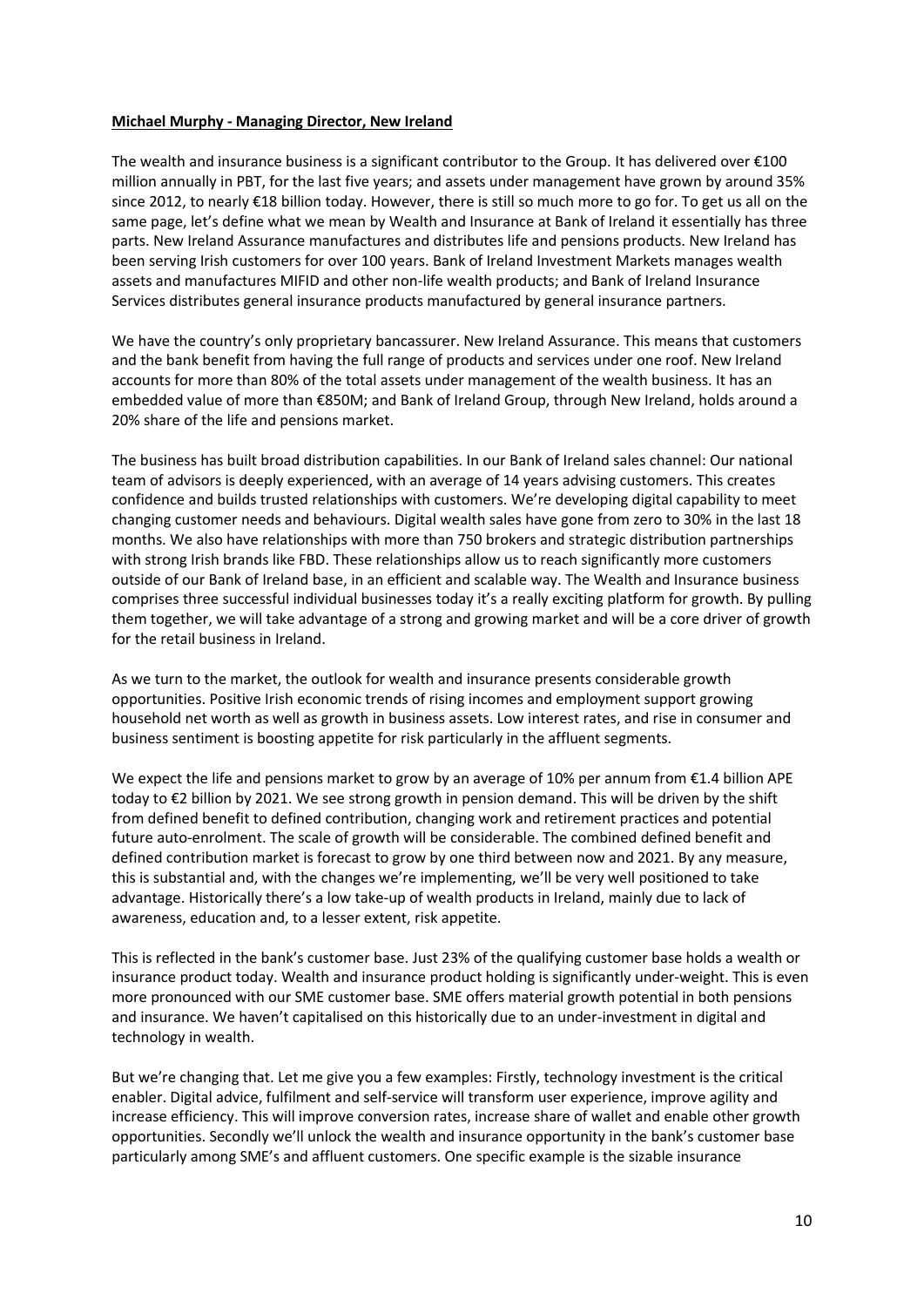opportunity. We'll optimize our existing home and motor business. We'll introduce new partners to improve conversion and widen our product offering.

This will drive strong growth in insurance, on a capital-efficient basis as a distributor rather than manufacturer. Thirdly we'll expand distribution with our existing broker base. We'll build scale partnerships and deeper relationships with the larger brokers and corporates. This will open up the Group Pensions and Retirement opportunity. The scale of the wealth and insurance opportunity for Bank of Ireland is obvious and significant. I'm really excited about what we're doing in this business to take advantage and to build a national champion. So back to Gavin now to talk about how we're going to take advantage of these opportunities.

## **Gavin Kelly - CEO, Retail Ireland**

The backdrop is a compelling one. The Irish economy is robust and growing. We have an enviable market position. From this platform, we'll become Ireland's National Champion Bank. Our transformation strategy and investments are core to this ambition. My colleague Steve Collier will tell you how later this morning. Let me tell you why. Transforming the bank will enable us to leverage our strengths and defend against new forms of competition. It will deliver on our customer's appetite for better digital services. That includes new channels and features that are intuitive and offer our full range of services. We'll make further significant progress on automating and digitising processes through robotics. This reduces costs and makes everything faster and easier for customers. Over the next 3 years we'll invest in our colleagues. We'll set the benchmark in banking for serving customers brilliantly in Ireland. We'll invest in providing our staff with better digital tools to do their jobs. Today, we're product-focused. Our systems are built that way. But we have begun the shift to being truly customer-focused. That means making Bank of Ireland easier to deal with at the most important moments in our customers' life. Bringing our products, data and services on to a Single platform, is therefore critical. This will deliver for our customers, and for Bank of Ireland…We'll deepen customer relationships, and increase product holdings. We'll continue our presence in communities across Ireland. Our advisors will meet customer in our branches, at their offices or in their homes. Our digital platform will enable them to have a richer conversation and make better decisions. This unrivalled combination of digital and community presence will continue to differentiate us into the future. I want to give you a little more flavour for some of these initiatives.

Under our transform the bank pillar, we're focusing on 3 priorities: Customer journeys; Investing in our branches and contact centres; and Investing in our people. Firstly, our day-to-day service and product journeys have not been simple. We're making them easier and more efficient by taking-out the pain points. Some of these changes are small, continuous improvements we've already reduced our turnaround times on a number of high volume, everyday customer processes. We've also made big improvements to our application journeys. In mortgages, we've cut the time to drawdown and increased conversion rates. We are now significantly better than the industry average, currently trending 20% better. But there is more to be done.

These customer journeys will benefit from more substantial re-engineering. Working with our technology colleagues, we'll systematically tackle these big journeys over the next 3 years. We'll initially focus on our priority business areas: business lending, wealth advice and further enhancements in mortgages. These initiatives will make banking easier for our customers and also make our business more efficient. Secondly, we're going to continue to invest in our branches and contact centres. A sizeable upgrade to the look and feel of the majority of our branches is underway. We're reallocating staff to the front-line, increasing customer facing roles by more than 16%. This will allow us to increase the services available in 40% of our branches without adding cost. That's customer focus in action.

We're upgrading our contact centre platform. This will help us to automate the handling of up to 30% of our calls. It will allow us to make better use of our data in predicting why customers are calling us… and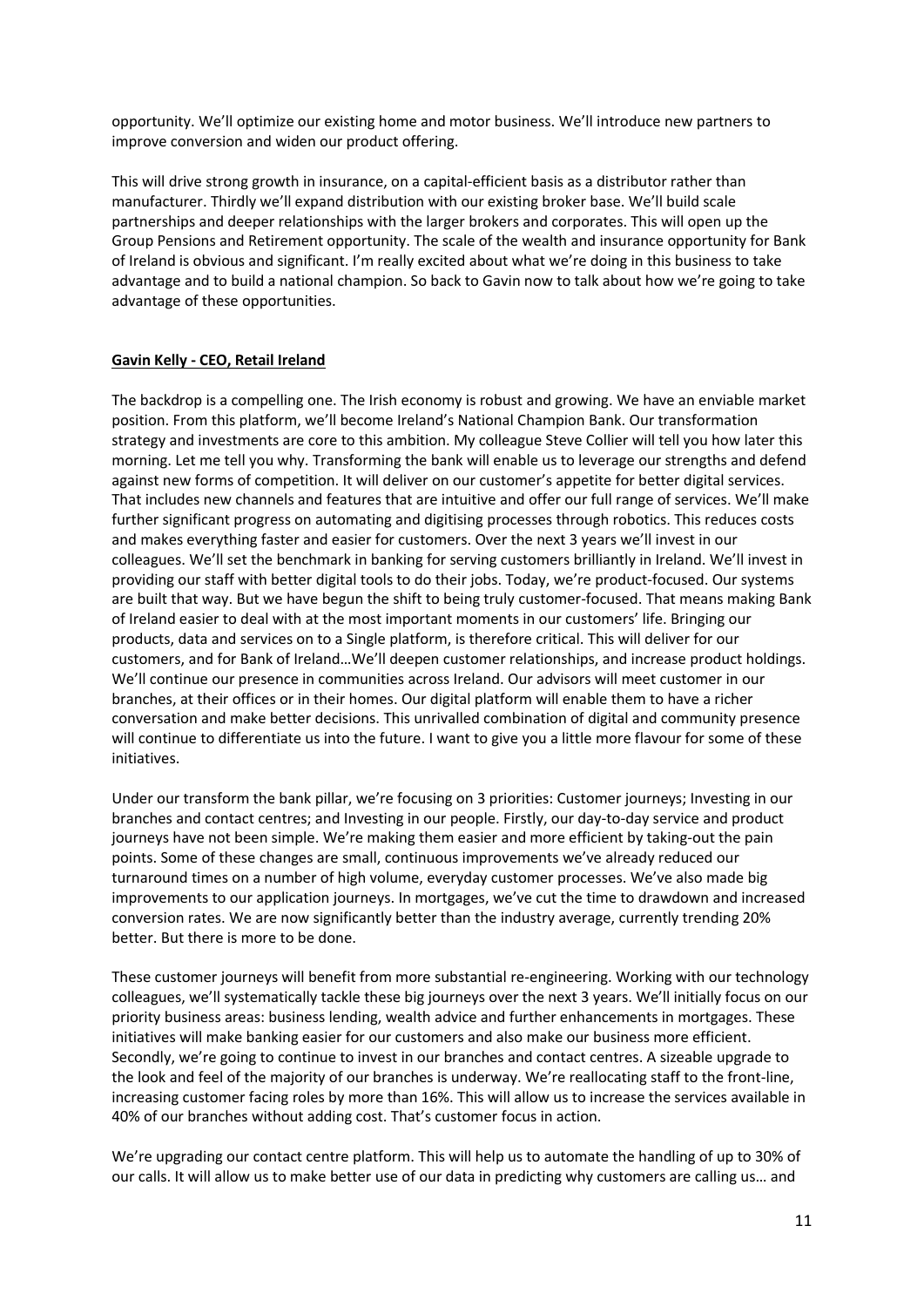route them efficiently to the right person. So less hand offs and more right first time. This means more staff available to handle high-value calls, which will lead to increased cross-sales. Finally, banking is a digitally-enabled… people business. Our front-line staff support and deliver for our customers. We're going to continue to invest in them. We're creating the right attitudes, behaviours and aptitudes in our people. We're doing this because we want to set the benchmark for customer service in banking. And to make sure we're progressing, we'll measure closely how our team feels about the bank. This is important for productivity. These changes will play a role in significantly increasing our retail employee engagement score. The good news is we've already seen a positive shift over the last 6 months.

Serving customers brilliantly means perfecting the most essential and significant things they need us for. Again, we've identified 3 initiatives: Leveraging technology transformation; Life moment propositions; and Championing Enterprise and Financial Wellness

Our first priority is to leverage our technology transformation and launch a new mobile banking app in the first half of 2019. This will uplift functionality by 50%. It will improve user experience with better inapp journeys and a fresh new design. The new app will service both personal and small business customers.

Critically, our digital channels will be built on new API foundations. These position us for the opportunities that PSD2 and Open Banking will bring. Let's talk about Open Banking for a moment. Open Banking brings new and exciting opportunities to banks and our customers'. The opportunity to expand both distribution, and the services that banks can offer, is exciting but uncharted. Trust in how we open our data, and deal with data from other banks, is top of our customers' minds. As we develop our new mobile app, it will be on a platform that makes sure safe data management is a priority. But it is also on a platform to help us rapidly develop and deliver innovative new products, services and partnerships to our customer base. For these reasons Steve and I are also changing the way we deliver these technology improvements. We're integrating business and technology teams. We're driving regular release programmes. Delivery times will be substantially faster than they are today. For our second initiative, we're looking at our personal and business customers in new ways through their view of life's events and big moments. We're using deep customer insights, to build great experiences for the moments that matter most.

Moments like: When you get your first salary Making that decision to set-up home or buying your first car. We know that our customer's journey to their first car purchase takes 2 months. In this time our customers will make: 139 Google searches watch 14 You Tube videos interact with 8 related Facebook posts seek the advice of 4-5 peers read 12 reviews and consider 14 brands across 2-3 devices. This is the level of deep customer understanding we are talking about. In the last few years we've focused on doing this with our young customers. And in our Youth segment, we've seen tangible results, with our share growing from 36% to 44%.

Finally, we're going to champion the financial wellness of our customers. We're going to help them better understand and plan their finances we'll do this so they can make better decisions. Looking after our customers' well-being and providing unrivalled support to enterprise will become core to serving customers brilliantly. We will do these things well. They will be differentiating. And they will support our growth agenda.

We'll focus our growth initiatives on three areas. Consumer Lending Maintaining our leading business banking position Growing our Wealth and Insurance Business Firstly: growing our lending to consumers. In Q4 this year, we'll re-enter the mortgage broker market, selectively. We'll deliver an exclusive proposition to up to 15 brokers in 2018, growing thereafter. We'll deliver Ireland's first mainstream digital origination platform for brokers by leveraging our award-winning UK platform. This will expand our distribution, enabling us to grow our share of the mortgage market from 27% to over 30% by 2021, while maintaining our pricing discipline. We've under-achieved in personal lending historically. To address this,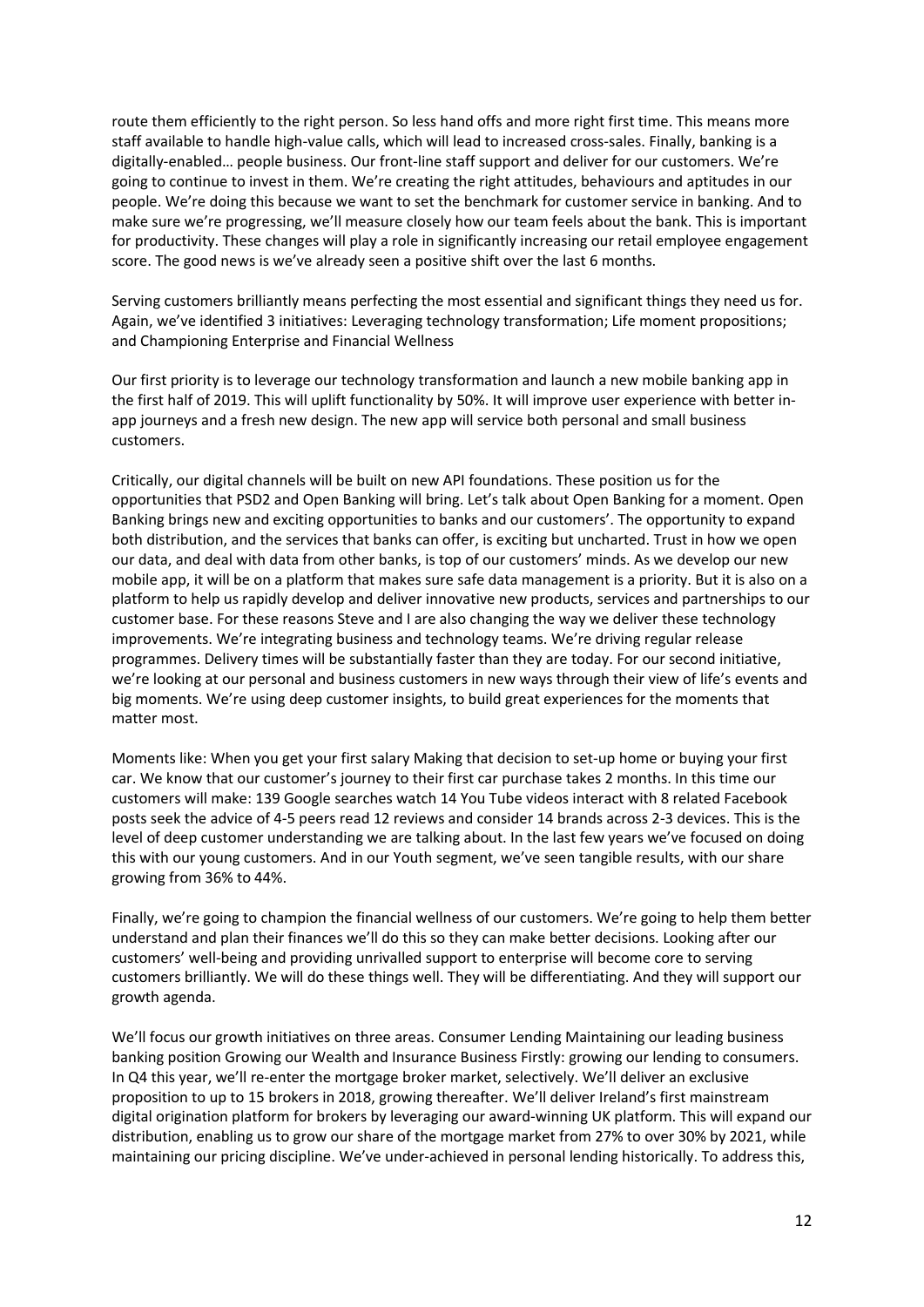we have been working on revamping our personal lending journey and will launch a new fully digital personal loan via our new mobile app in 2019.

Secondly, we'll selectively grow Business lending in sectors where we see sustainable expansion. This will be done by: scaling our distinctive sector expertise and through our teams on the ground delivering advice and insights to business. We currently see some of the biggest opportunities in Manufacturing, Property, Agriculture and Food. Our diversified portfolio, market insight and national presence give us a unique position to deliver on these opportunities. It also positions us to adjust our approach as the market develops. We are developing new working capital products to help our business customers scale their business. We're also enhancing our motor finance offers, reflecting the changing buying behaviour of consumer car purchasers. For example, we're working with Hyundai, one of Ireland's largest car brands to integrate our car finance application with their online car purchasing service. This means a customer can order a car and get their finance all from the one webpage. We'll also lead a set of support initiatives to stimulate growth of enterprise and the economy in Ireland. We'll work with local and national business organisations to promote awareness and education, helping businesses to scale and increase competitiveness. Our business propositions will be built around 'business moments' – helping enterprises to start, scale, succeed and transition. These initiatives will maintain our number 1 position, and unlock growth where and when it happens. And thirdly, Michael shared some great plans for our Wealth and Insurance business earlier.

For me, we're really only 'scratching the surface' of the opportunities that are: the dynamic Irish economy and emerging wealth; the scale of growth in pensions and retirement; and the opportunity within the bank's personal, business and corporate customer bases. We will deliver on these opportunities by focusing on a new digital advice platform which will transform the customer experience and improve efficiency. We'll continue to grow our broker and partnership channels, particularly among larger brokers and corporates. And we will enhance our product range to meet these new demands, widening our range of insurance and pensions propositions. The combination of these will deliver on the unique opportunity for growth in Bank of Ireland in Wealth and Insurance.

In Summary, we have a unique, well diversified franchise with ambitious plans to grow. The Irish economy is young, vibrant and growing. We're clear in how we're going to deliver. We will transform our customer journeys, channels and invest in our people. We will serve customers brilliantly, deepening relationships among consumers and SME's. We will grow our loan book by 20% or €7bn by 2021 and significantly increase assets under management in our wealth business Conditions are supportive and the opportunity is present to deliver a continued strong performance for the Group.

## **Tom Hayes – CEO, Corporate Banking**

Good morning everyone. I'm Tom Hayes, Chief Executive of the Corporate Banking division. I've been around a little longer than some of my colleagues. I'm nearly 30 years in this business I know it intimately. And I'm very proud of the contribution it has made to the Group's performance over the last 10 years. My personal experience is mirrored across the wider senior management team. We have a depth of experience not matched by any other lender in Ireland. Our clients value the access they get to that senior management team. They recognise that it provides a high degree of certainty. And, they know we'll be there to meet their financing needs as they arise. Our customers consistently tell us that we are the best at what we do. That we know their business intimately. That we understand their ambitions. And that they can pick up the phone to us at any time. That's why I'm very confident about our growth ambition and I'm excited about the future prospects for the business.

Corporate Banking consists of 4 distinct but complementary businesses; Corporate Banking Ireland; Property Finance; Leverage Acquisition Finance; And Corporate UK At December 2017 we had a balance sheet of €13 billion generating income of €500m for the Group. That doesn't include income earned by our Retail Ireland and Global Markets businesses from corporate relationships. We've a team of 400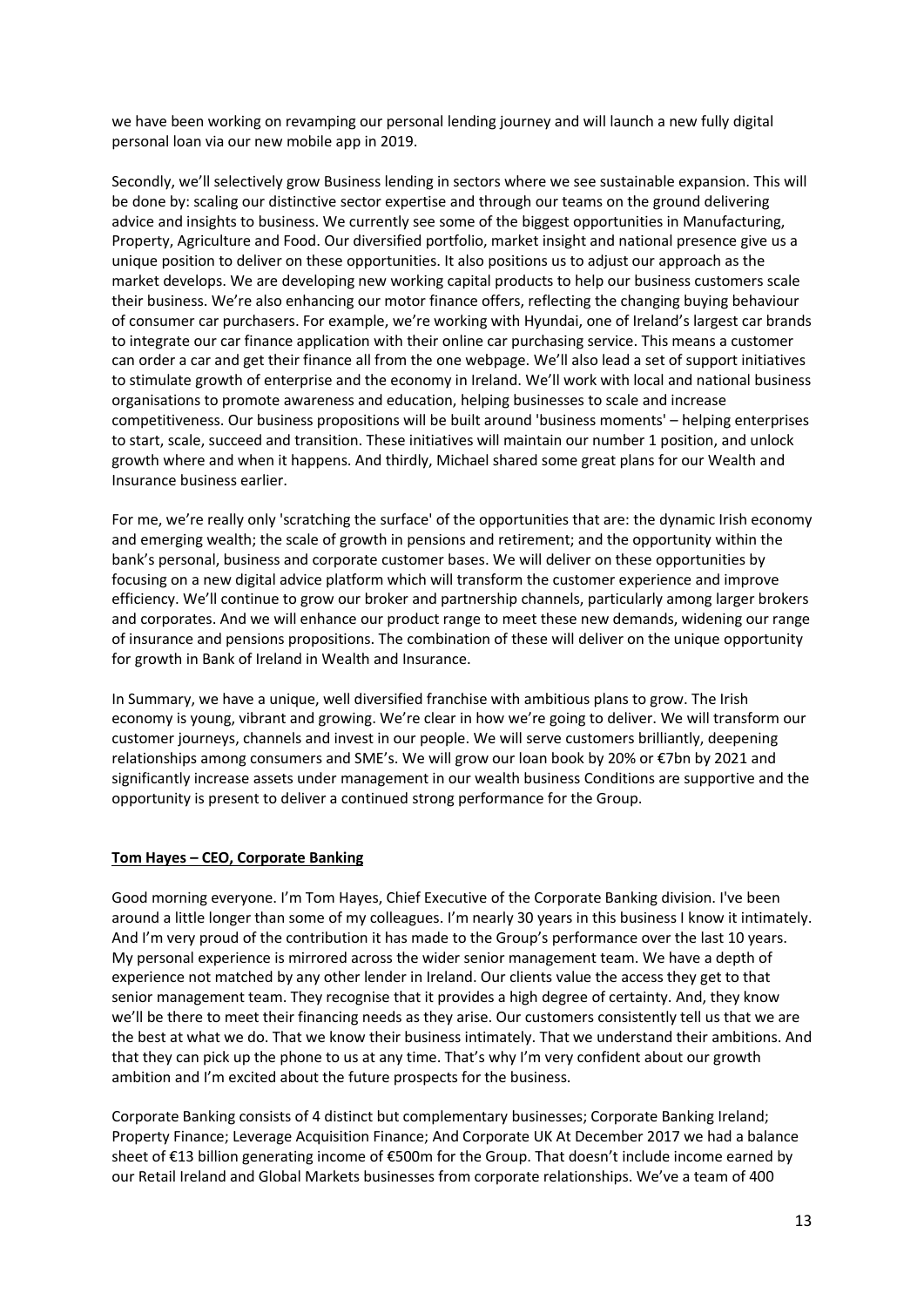across a network of offices in Ireland and internationally in London, Paris, Frankfurt, New York, Chicago and Los Angeles. There are a number of characteristics that are common to each of the four businesses. We have highly experienced management teams with deep enduring relationships with customers and deal introducers. That means there are very few deals that hit our sweet spot that we don't get to see. We are really disciplined on risk and pricing. And we don't chase market share just for the sake of it.

The fundamentals in each of the markets we operate in are positive. In Ireland, we've seen 6% growth in M & A activity and continued strong Foreign Direct Investment inflows. In our Property Finance business we're experiencing strong demand for new office space and residential accommodation. In Leveraged Finance volumes in both the US and Europe have shown record growth over the last 3 years. And the economic outlook in both markets is favourable. And finally in the UK: Brexit could create some headwinds. But we are a niche player in a large and mature market with good growth prospects. Now, I'm going to walk you through each of our business segments in more detail. First of all, let's take a closer look at our Corporate Ireland business.

We're the Number 1 Bank to Irish Corporates. We have relationships with 60% of Ireland's top companies. We're THE leading Bank for Foreign Direct Investment in Ireland. Our share of new investment into Ireland in 2017 was in excess of 60%. In Ireland we provide a full service offering to our customers. Product penetration is high with an average of 5 products per customer. In addition, we maximise opportunities for the Group as a whole. For example, we work closely with Gavin and his team to create opportunities for our Retail customer business. We use our relationship with corporates to offer a range of banking services to their employees. We have specialist sector teams covering; Food & Agri; Manufacturing; Services; Pharma; Healthcare; And Hotels While the Food and Agri segment is an important focus the business is well diversified by industry segment. Our hubs in Cork and Galway established over the last two years have allowed us to achieve greater regional penetration. I'm going to touch briefly on two deals that really highlight the strength of our corporate franchise in Ireland.

Firstly, Netwatch: They're a leading provider of video monitoring security equipment. They have been a client of the Bank since 2003. They started with Gavin's Business Banking Division. Then as their ambitions grew, we took over responsibility in Corporate Banking. Recently the private equity sponsor Riverside acquired a majority stake in the business. We won the sole mandate to fund this acquisition, thanks to our long-standing relationship with the customer… and the ability to draw on the expertise within our Leveraged Acquisition Finance business. When the deal closed last month, the Netwatch CEO praised the role the Bank played in supporting the business. He described Bank of Ireland as an instrumental part of their success.

Secondly, the recent Dawn Meats acquisition of its UK competitor Dunbia. This deal highlights the strength of our relationship management model and it also underlines our expertise and capability in the Food & Agri sector. Dawn have been a customer for over 35 years. The acquisition was completed with facilities arranged and led by Bank of Ireland. This was one of the largest agri deals in the country in the last 12 months. Both deals demonstrate our ability to enable our customers to grow and fulfil their ambitions. We are THE National Champion in the Irish Corporate market and we are well-positioned to take advantage of opportunities like these that a growing economy will provide.

Now let's take a look at our Property Finance business. We're recognised as one of leading players in Ireland with relationships across 175 customers. While there is a commercial bias to our book today, our Development business has delivered strong growth, particularly over the last 2 years. This reflects the continued recovery in the housing market and the significant demand that exists across all segments of the market today. We believe the supply demand imbalance will continue well into the future. We are currently funding the construction of 3,600 residential units and 1,700 student accommodation beds. Like the Corporate Ireland business, the model is supported by a hugely experienced senior management team. That team has an average of 15 years plus in-depth sector experience. That's a critically important competitive advantage and it's not matched by any other lender in the Irish market today. Given the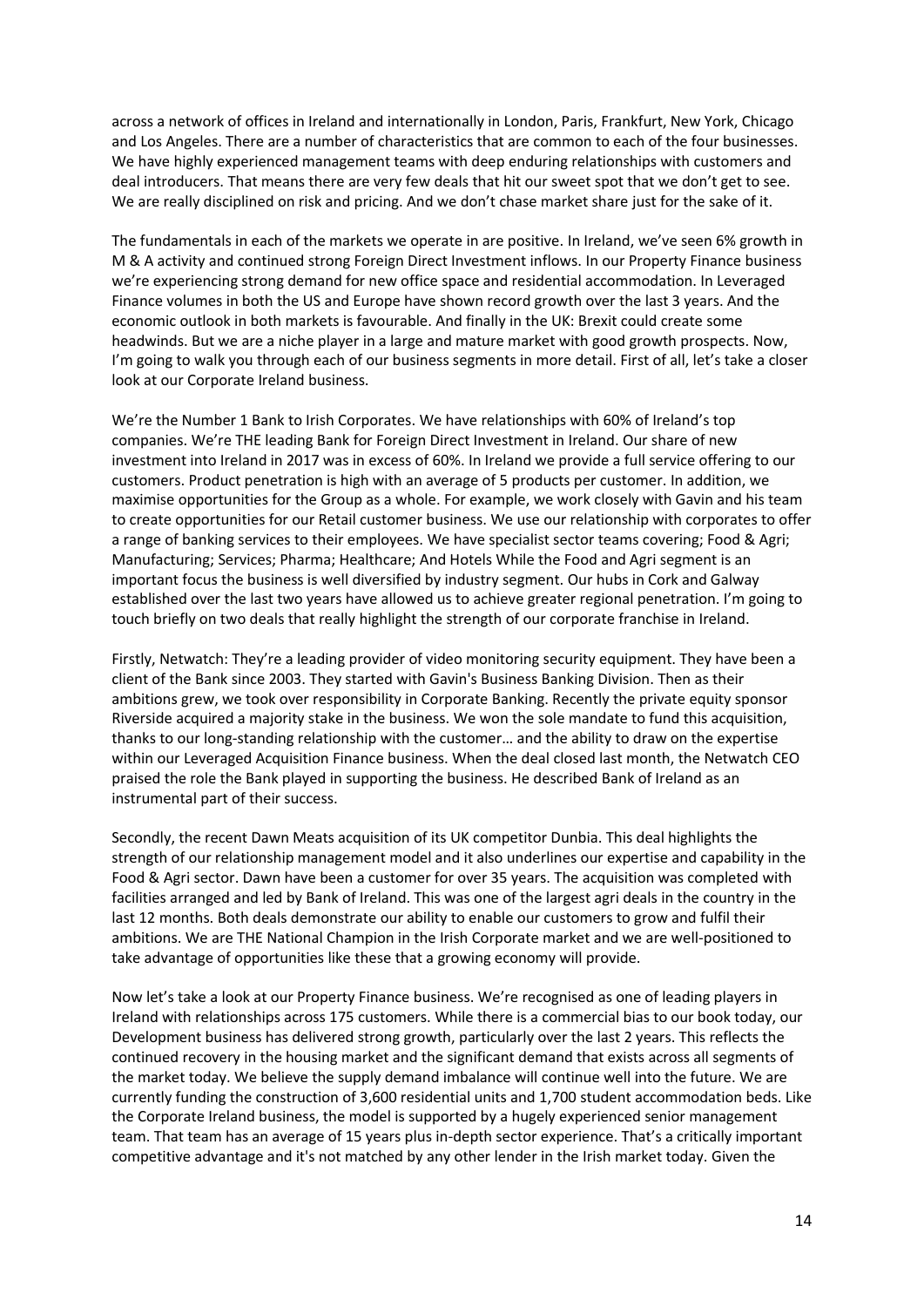impact of the Property crash on the Banking sector in Ireland. I think it's reasonable for you to ask what's different about our approach to the business today.

We've a much more centralised approach to Property lending. Now… all new large ticket Property financing is managed within Corporate Banking. When structuring customer loans – we have a heightened focus on cashflows and gearing. In addition we have a very strong due diligence process supported by our specialist Real Estate Advisory Unit. Our focus has been and will continue to be on supporting developers that have sites with planning permission and are ready to commence construction in the near future. To give you a flavour, today we are supporting developers on 160 sites across the country delivering much needed new homes, apartments and student accommodation. A recent transaction we completed with GSA highlights our capability. GSA is a leading global provider of student accommodation. They're active across 9 countries. Over the last 18 months we've supported GSA in the construction and development of over 1,400 beds, providing much needed supply in Dublin and in Cork. We are THE Number 1 funder of student accommodation in the country.

Next up is our Leveraged Acquisition Finance business. This IS one of the Jewels in the crown. We've been in the leveraged finance business for over 20 years. It has delivered consistently strong returns with low loan losses, over that period, and through various cycles. Our primary focus has been on private equity sponsors that target the mid-market and whose investment thesis is concentrated on underlying businesses with EBITDA generally between 10 and 50 million euros. We focus on this end of the market for two key reasons. There is less competition from the Investment banks. And we can do more comprehensive due diligence on every deal. When the Investment banks move into the mid-market as they do from time to time we remain disciplined. If necessary, we step back if we believe markets are too aggressive.

We've 3.3 billion euros of lending volumes on our balance sheet, broadly split 60/40 between Europe and the US. In addition our underwriting activities mean that this business is a strong contributor to noninterest income. Our book is very diversified, with no material geographic or sectoral concentrations and less than 20% of the book is covenant lite. Senior management average tenure is greater than 15 years. This brings significant market knowledge and consistency to our sponsor relationships. These sponsors know that when they have a funding need, we will deliver. Let me touch briefly on a recent deal that demonstrates very clearly the value of this business. Audiotonix is a UK-based designer and developer of audio-mixing consoles. They operate at the premium end of the market. They supply equipment for artists, like U2, who have used it on world tours. We backed the business initially in 2014 under Electra's ownership. We were subsequently mandated as sole underwriter and book-runner when the business was acquired by Astorg in 2017 in a 172 million pound deal. We've since completed a refinancing of the business to simplify its capital structure. That's 3 valuable funding opportunities from 1 connection in 4 years.

Finally, looking at our Corporate UK business, this is a market we recently re-entered. Our approach to Corporate UK is on a niche sector basis. We're currently targeting 5 sectors with specialist teams in: Industrials & Manufacturing; Consumer & Hospitality; Media; Business Services; And Technology as I told you, we re-entered this market in 2016 and grew commitments to 1 billion euros during 2017. Our solid foundation is built on a scalable but disciplined platform to position us for growth opportunities. Currently, we've about 58 lending customer relationships. 42 of these were new in 2017.

Again, we built this with an experienced team. We have 32 colleagues including 12 senior industry specialists. Altogether, that's 150 years of sector experience in the UK. This team has proven ability to originate quality assets based on long-term relationships with customers and deal introducers. The recent establishment of a presence in Manchester provides us with an important platform to source deals in the North of England. While our primary product offering is senior debt… our Global Markets and Fleet Financing capability through Northridge, provide valuable ancillary business opportunities.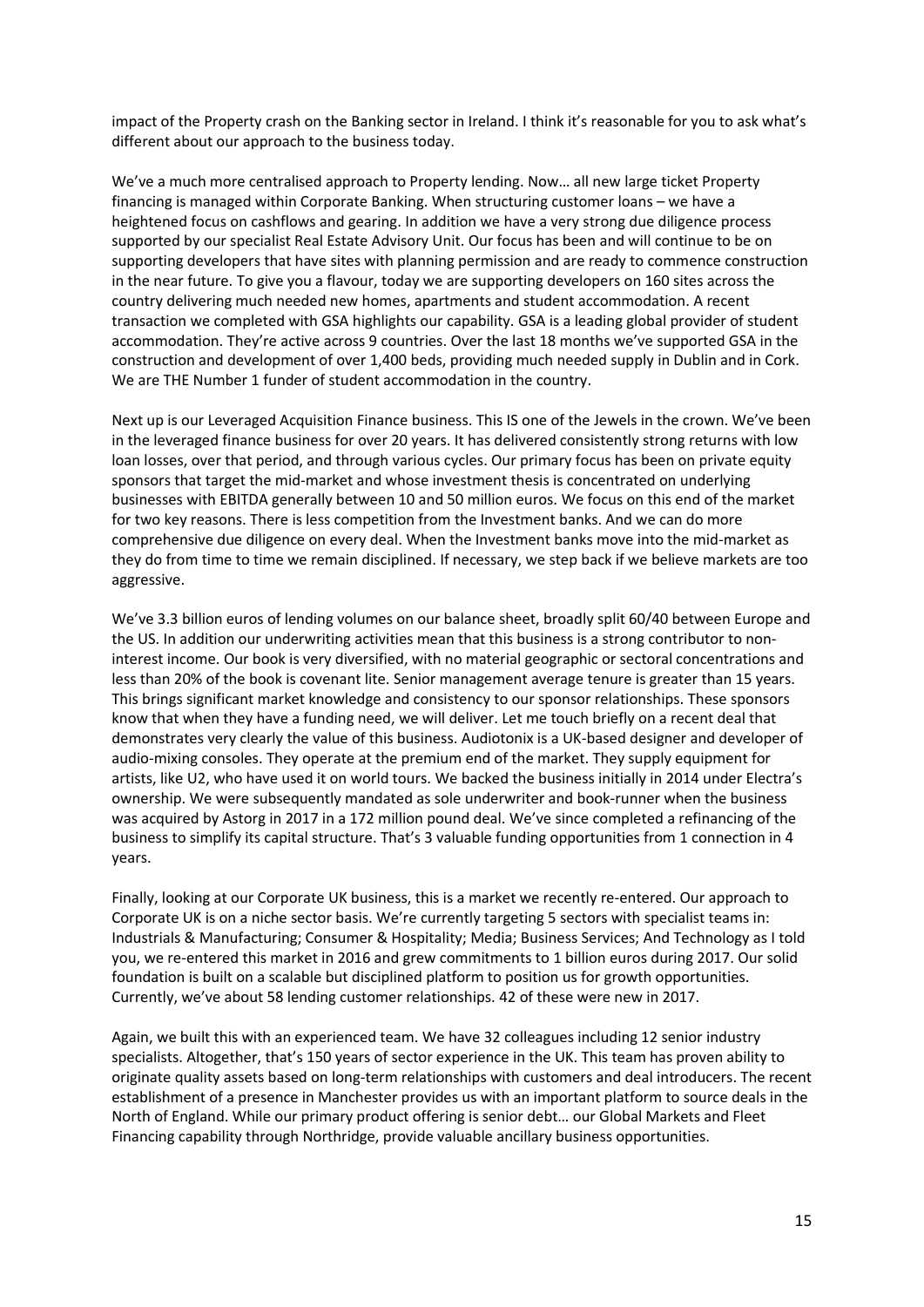Across the four business segments we have a number of clear competitive strengths that underpin our excellent financial performance and provide an ideal platform for continued growth. We expect to grow our loan book by 4 billion euros between now and the end of 2021. That growth is likely to be split fairly evenly between Ireland and our international businesses. In Ireland we will maintain our position as the Number 1 Corporate Bank. We'll leverage off our dedicated origination capability and our expanded regional footprint to drive new lending growth. We'll increase our capacity to serve our customers brilliantly by freeing up relationship managers from activities that don't add value to the customer.

We'll maintain our leading position in Property Finance by leveraging the strong relationships we have with key property developers. We'll provide them with the funding they need to execute on their strong development pipelines. In that context, a key priority will be supporting the significant pent-up demand for all forms of housing.

We will also continue to maintain a focused and selective approach to international expansion. Our capability and track record in Leveraged Finance is exceptionally strong. It provides us with a great platform to build on. And we will do so by leveraging off our existing strong sponsor relationships, building new ones and expanding our geographic footprint. For example, many of our existing sponsor relationships are active in Spain. The market fundamentals there are positive and a presence there will deliver attractive underwriting opportunities. In Corporate UK… we'll drive growth through our dedicated sector teams, keeping a close eye on Brexit. And we'll utilise our newly established Manchester presence to drive growth in the important North of England market.

To conclude, this is a great business, with: Diversified sources of income; a highly experienced team with enduring customer relationships; Leading market positions; and a disciplined approach to risk taking. I'm confident that we'll deliver high quality revenue growth at attractive margins within an appropriate risk appetite. Many thanks for your time this morning.

## **Sean Crowe – CEO, Markets & Treasury**

Thank you Tom and good morning everyone.

My name is Sean Crowe and I am the Chief Executive of the Markets and Treasury Division. This is a new business area. It was formed from the merger of our central treasury function with our customer treasury service provider, Bank of Ireland Global Markets. These are two businesses that I know extremely well. I joined Global Markets from the asset management industry in 1993 and for a number of years I ran our trading floors in Dublin, London and New York. Then, after a brief return to asset management, I took over as Group Treasurer for the Bank at the start of the financial crisis in late 2008. My mandate was to establish a new, centralised treasury function to bring enhanced top-down control to the Group balance sheet. Over the following years, and operating in an extremely stressed market environment, the treasury team established new and now very well-embedded risk processes within the Bank. Simultaneously, we right-sized the balance sheet and optimised the Bank's capital, often doing this in very innovative ways.

Now, I am delighted to be in a position to combine the strengths of this central treasury team with the proven capabilities of our customer treasury service provider, Bank of Ireland Global Markets. Global Markets offers a range of foreign exchange, interest rate hedging, trade finance and treasury solutions. In 2017 we executed almost €50bn of transactions for our customers. We have long-standing and deep customer relationships.

These are built on strong customer service and the capabilities of our stable and experienced team. Today, we provide treasury services to 85 of the top 150 Irish exporting companies. We work hand-inhand with the Retail division and are co-located with Corporate Banking so that we can provide an integrated service offering to our customers. Integration is crucial. Our role is to support the Retail and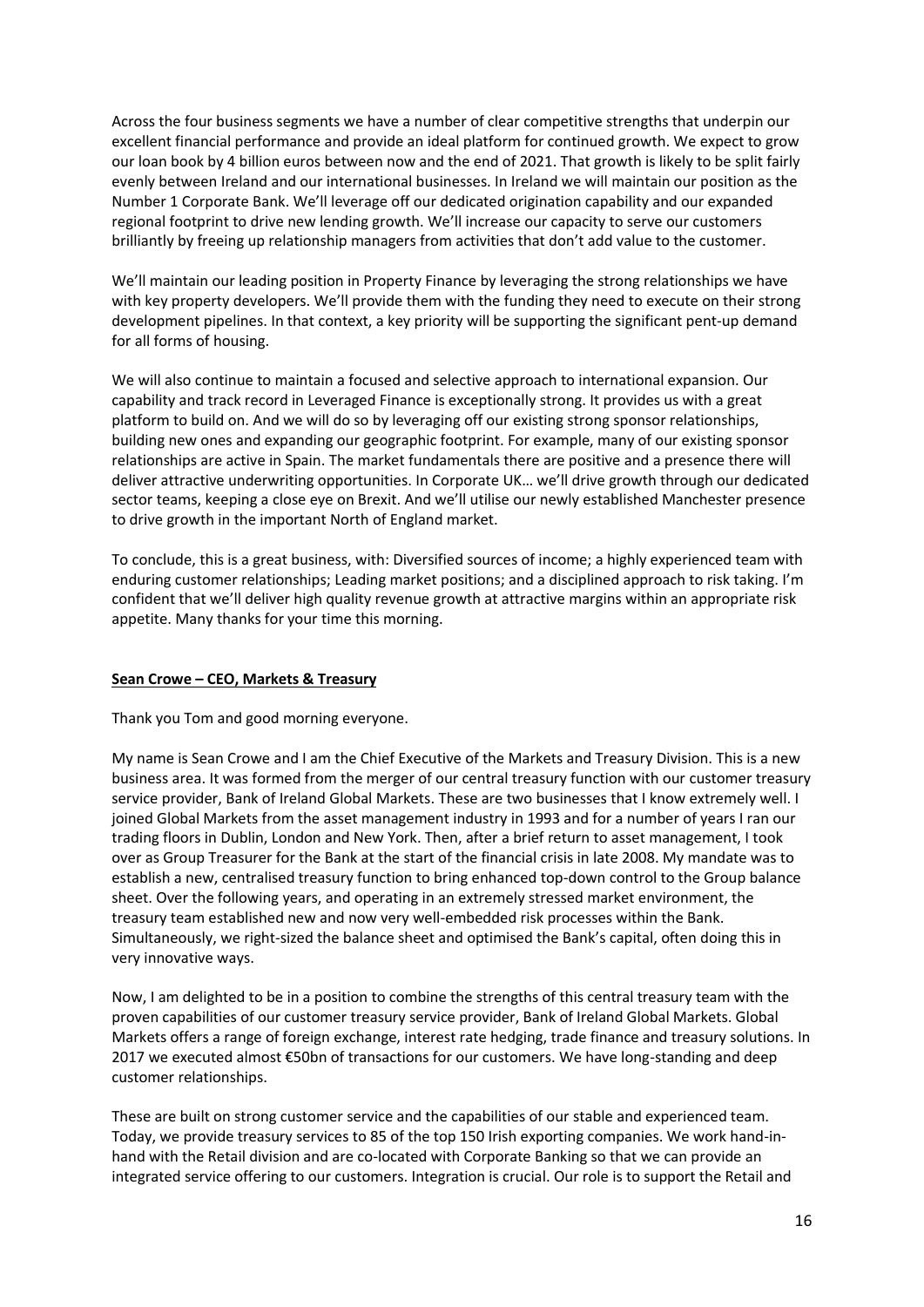Corporate Divisions in providing brilliant service to their customers, while leveraging those franchises to generate additional revenue. In doing this, Global Markets represents an important source of capitallight, non-funds based income for the Group.

Global Markets serve almost 100k personal customers, 30k business customers and more than 700 corporate customers. These are typically deep and long-standing relationships with our coverage of the Irish market-place, in particular, being extensive. The strength and sustainability of these relationships is a key asset for us. We are conscious that our customers' needs are changing. That is reflected in our competition.

A number of years ago there were more banks competing for business in the Irish market than today. Now there are fewer banks but more Fintech challengers. We have responded by enhancing our own digital offerings and, when appropriate, partnering with external technology providers. Our multi-channel approach, combined with strong customer service, has enabled us to maintain customer foreign exchange volumes and margins in spite of the changing competitive landscape. Our foreign exchange platform for SME business in Ireland, FXPAY, is a good example of an effective partnership with a technology provider.

FXPAY enables us to provide an excellent digital service to the Irish SME customer in a simple and costeffective way. More than 60% of our Irish foreign exchange business is now generated through this and other digital means.

We've also been exploring the use of technology in international markets. We've recently partnered with Worldfirst, an international payments company, to reach new customers in the US via a simple and easy digital offering. Digital channels are clearly important for vanilla products. However, we continue to recognise the significance of providing key treasury insights and tailored solutions for our customers' more complex needs.

Our customers face new challenges, for example, one of these being Brexit. We are reaching out to assist them and have presented directly to 1,500 customers on the topic. We've also just launched a €20m unsecured FX facility to support Irish SME's potentially impacted by Brexit.

Another example is in the interest rate space. Our customers face the new challenges associated with a changing interest rate environment. This is an ideal opportunity for us to share our expertise and experience in interest rate risk management.

Putting this together, our Global Markets business has the expertise, the multi-channel offering and the commitment to service to support our customers' growth ambitions in a changing market environment.

Turning now to our management of treasury risks. Treasury risks are managed centrally in BOI with, for example, all fixed rate risk being swapped into the treasury function, the customer division being left with floating margin returns. In treasury, the risks are then managed using simple and liquid products, typically interest rate swaps, government bonds or foreign exchange instruments.

We know our strengths. We have a well-developed risk culture, a strong research focus and an ability to leverage information flows from our extensive international counterpart base. We are not trying to be an investment bank. We do not run risk in products that are not readily understood or that cannot be easily exited.

That is not to say that we are not putting the skills and capabilities of the team to use in clever ways, BOI has a track record of innovation in the financial markets. For example, we are a market leader in synthetic risk transfer technologies, we were the winner of the IFR European financial bond of the year award in 2017 and we have consistently found ways to optimise our capital in the banc-assurance space. The stability, experience and expertise of our team is our key differentiator. The team has demonstrated its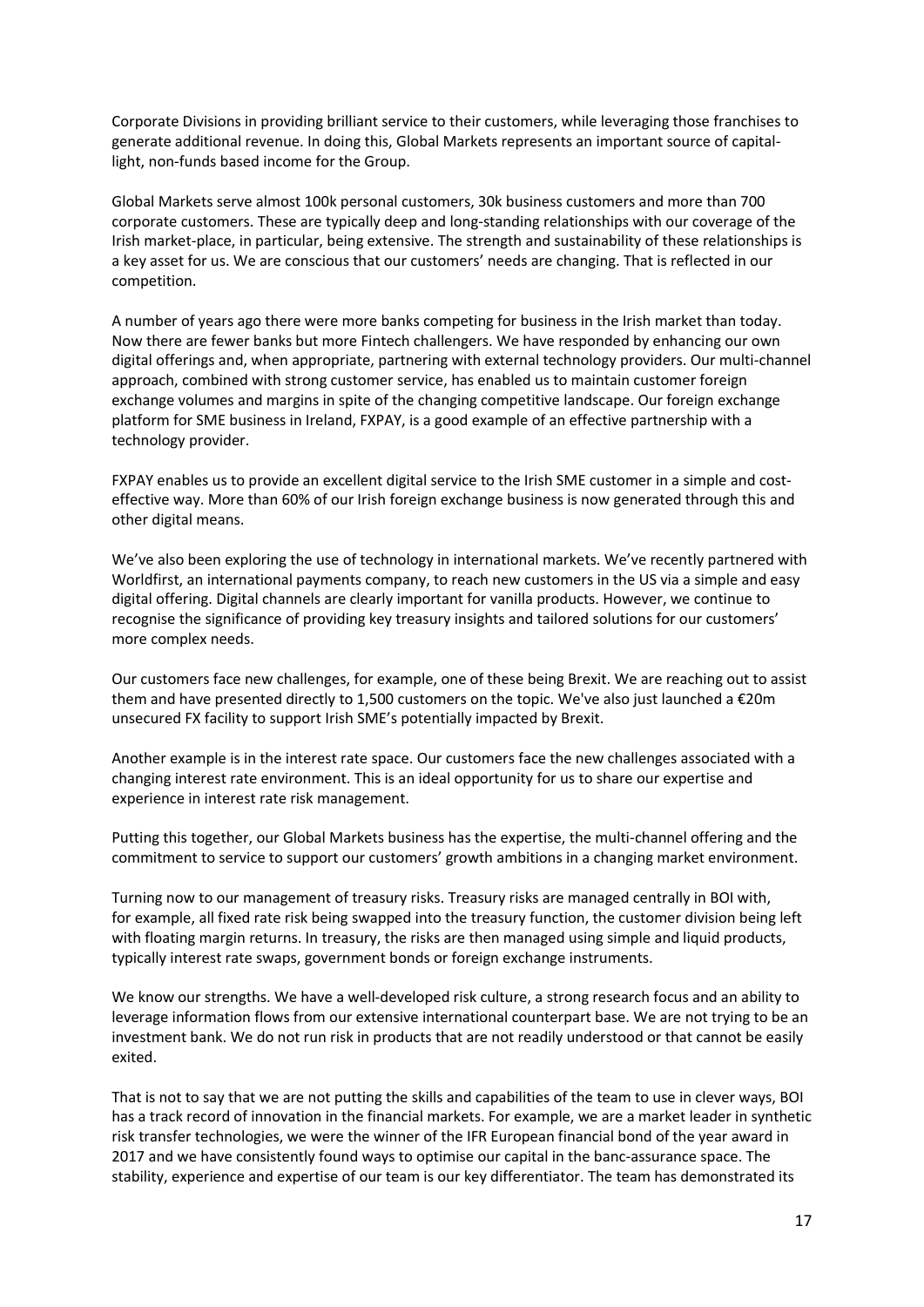capability to manage treasury risks safely during the financial crisis. This is augmented by a proven capacity to serve customers well and to leverage flows to generate additional risk income.

We would typically expect to generate around 60% of our income from customer business, 10-15% from leveraging those flows and 25% from safely managing the Group balance sheet. The focus on managing risk safely is critical.

As I look forward, a key consideration for me is to ensure that the expected growth in the Group balance sheet that my colleagues have spoken about is funded in a safe, prudent and cost-effective way. Let's look at this in a little more detail.

The Group's funding base has been transformed over the last 10 years. The Loan to Deposit ratio now stands at 100% as at the last reporting date. The net stable funding ratio and the liquidity coverage ratios remain robust. We are predominantly a deposit-funded institution with stable deposits in Ireland gathered primarily across Retail distribution channels, including our 265-strong branch network.

In recent years, we have grown our market share to around 29% of the Irish deposit market, while retaining strong discipline on pricing. In the UK, we have approximately £19bn of Retail-sourced deposits originated via our branch network in Northern Ireland and from our Post Office and AA partnership channels. These are typically low-volume granular deposits, with around 90% covered by the UK's statutory deposit guarantee scheme.

The Group has a modest wholesale funding requirement of the order of €13bn, down from a peak of more than €80bn pre-financial crisis. Despite the reduction in requirements, we continue to prioritise the retention and development of our wholesale relationships, having directly engaged with 250 investors in 2017. Approximately €5bn of our wholesale requirement is generated from cost-efficient, long-term funding from the Monetary Authorities, with the rest coming from senior debt, Irish Mortgage Covered Bonds and UK Mortgage Securitisations.

We do not rely on short-term, money market-funding. Our balance sheet position has been transformed and is now very robust. We have strong franchises and additional capacity to grow customer deposits in both the Irish and UK markets. We have a well-developed wholesale funding capacity that we have kept current by engaging with our customers regularly and keeping our product range fresh. We are strongly positioned to safely fund the future growth in the Group balance sheet.

To summarise: We have an extremely strong customer franchise built on a long history of delivery of expert advice and quality service to customers. We are operating in a favourable environment, evolving in line with our customers' needs and leveraging the growth in our core economies. We have a consistent record of managing treasury risks safely and we have the capacity to fund expected balance sheet growth. And Markets and Treasury is well placed to support growth in the Group's customer business and to leverage that growth to generate additional non-capital intensive income.

Thank you, I'll now hand to Des Crowley, CEO of Bank of Ireland UK.

# **Des Crowley – CEO, Retail UK**

Good morning, my name is Des Crowley and I'm Chief Executive Officer of Retail UK and Bank of Ireland UK PLC. I've been with Bank of Ireland for almost 30 years, leading Business Units in both Ireland and the UK and most recently leading the UK PLC since 2012.

As Francesca said, Bank of Ireland is committed to the UK market and our strategy is to focus on increasing our returns. We have been in this market for a long time and we have considerable strengths. But as you've heard, Retail UK has a number of strategic challenges leading to our current low single digit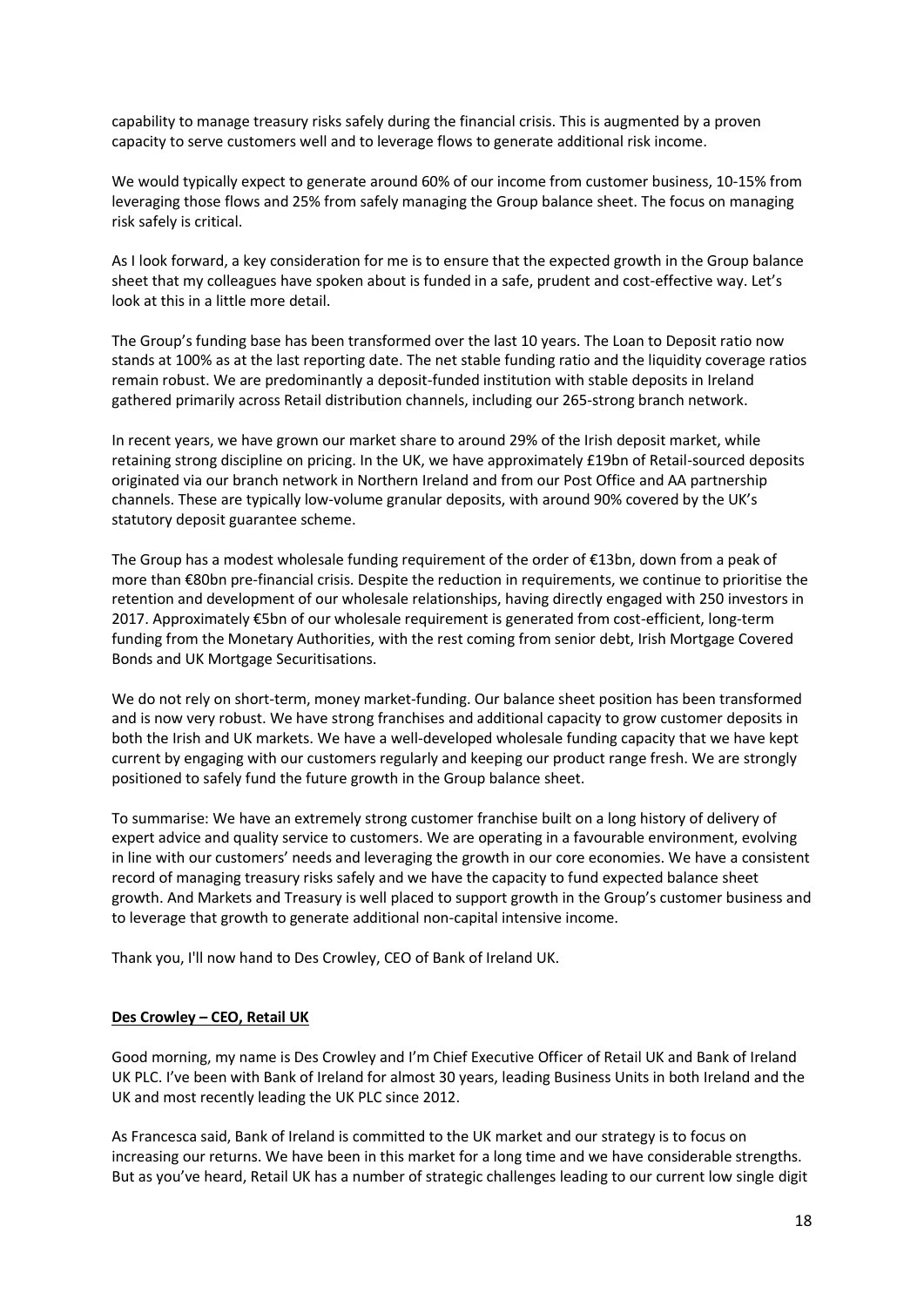Return On Tangible Equity [ROTE]. My objective today is to outline the nature of those challenges and precisely how we are going to tackle them under three headings; Investing in growth in attractive segments; Improving the position of certain businesses through cost efficiency; and repositioning other portfolios

Before I look at these initiatives in detail, I want to ensure full clarity of the heritage and composition of our UK Business. We see the UK as a large, adjacent market that offers the Group growth, diversification and synergies. The UK is a competitive market. It is a market we can compete in successfully, due to our flexible business model, our partnerships with distinctive trusted brands and our capabilities. Bank of Ireland has been operating in the UK for over 40 years.

We have built a franchise with 3 million customers. We have an 18 billion euro retail deposit book, over 21 billion including Current Account balances and a 22.6 billion total mortgage book. We organise ourselves around our partnerships, Northern Ireland and our product businesses.

A key milestone in the development of our franchise was the acquisition of Bristol and West Building Society in 1997; that gave us significant and deep expertise in mortgages. Second was the start of our relationship with the Post Office in 1994. This led to us establishing our Foreign Exchange Joint Venture, FRES, in 2002 and that was followed in 2004 by us winning a competitive tender to partner with the Post Office in broader financial services. The third significant milestone followed the EU state aid plan agreed by Bank of Ireland Group in 2010, when we established a fully separate legal subsidiary in the UK called Bank of Ireland UK Plc that same year.

Since this date, we have developed our UK subsidiary in a number of important ways; Our re-entry to the mortgage intermediary market in 2014; The establishment of an additional, and complementary, partnership with the AA in 2015; And two bolt-on acquisitions in 2017. One in the foreign currency area and one in contract hire

Through the Post Office, we provide banking and investment products. This is our most strategic and important partnership. The business currently has a 16 billion euro deposit book and a 6 billion lending book with 1.6 million customers. Its key strength is its presence across the UK in its communities with 93% of the UK population living within 1 mile of a Post Office branch.

The Post Office is investing with us in its digital customer experience to further enhance our financial services proposition. FRES is the Number 1 travel money business for retail customers, with 24% market share. It's a perpetual Joint Venture with the Post Office, with a 50:50 share of profitability. It's moving quickly to diversify its product offering by providing pre-paid debit cards, same day online currency collection and continuing to evolve its presence in mobile channels.

As you can see, our Financial Services partnership with The Post Office began in 2004 with the formation of our 50/50 joint venture, which was originally a 10 year deal. This established exclusivity for a range of products. Our partnership was renewed and extended twice, and currently runs to a minimum 2023. The partnership is focused on meeting customer needs, existing and evolving, being accessible and generating value.

Our other significant partnership is with the AA, this is 2 years up and running. It's a multi-product distribution deal, committed to until 2025. It has 130,000 active customers after the first 2 years, and a balanced deposits and lending book of 400 million euro. The focus of the partnership is to target the members of the AA, of which there are 3.3 million. And to use the propositions to increase cross sales within the member base, creating value for both partners.

Our bank in Northern Ireland is a full service retail and business bank, with 300,000 customers. Northern Ireland is a small market; we have a long-standing presence there. Our strengths are the strong business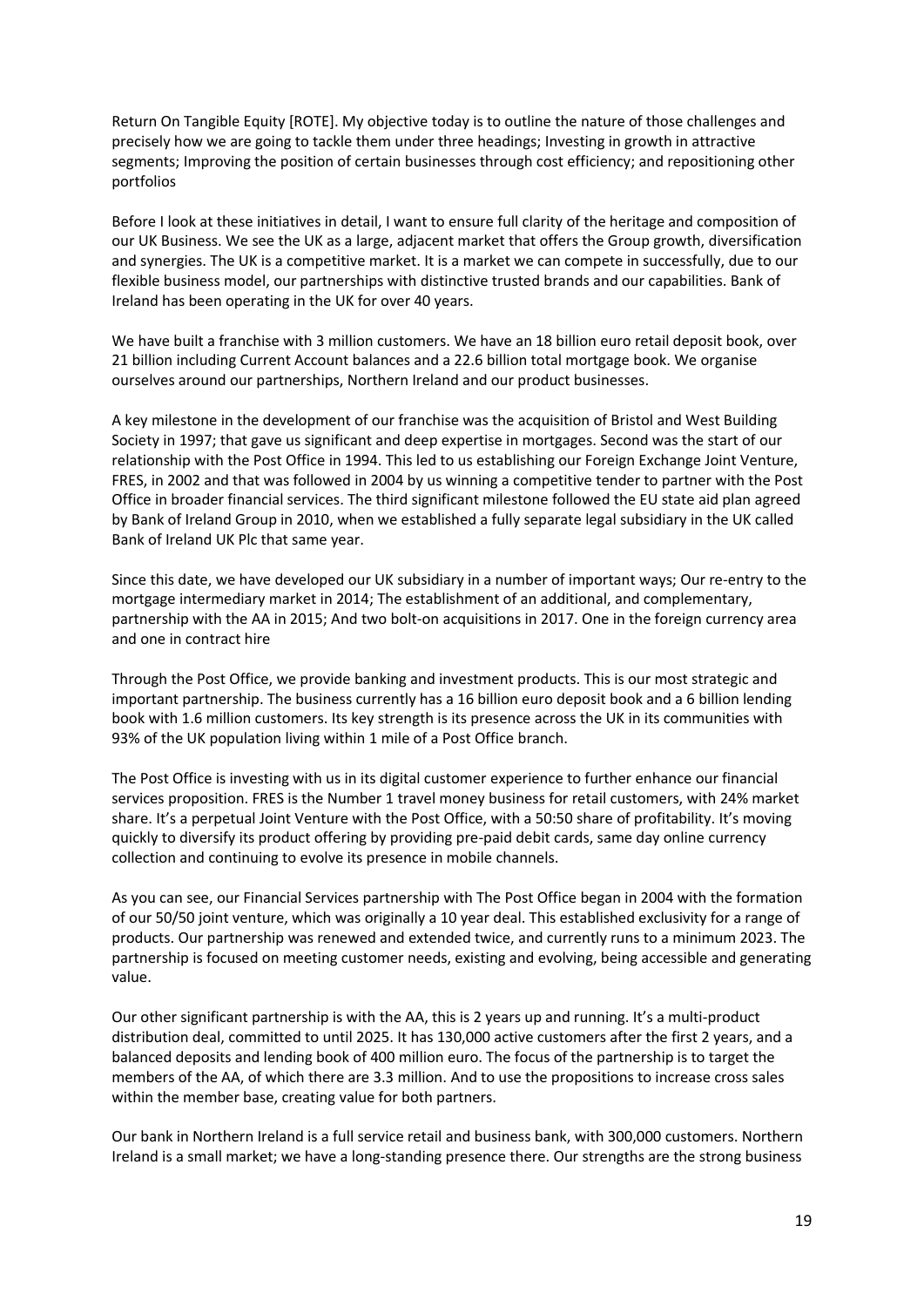franchise where we have a 15% share of the Business Current Account market and a 22% share of business lending.

In 2016/17 we carried out a rationalisation programme to reduce our branch footprint and that has significantly enhanced the efficiency of our business model. Northridge, our auto-finance business is also long established. It has a book size of 1.6 billion euro with 150,000 customers and it did 900 million of new lending in 2017 through a well-established network of 1,500 car dealer sites and brokers.

Lastly, our Mortgages business is built from the 1997 acquisition of Bristol & West, its distribution through both the Post Office and AA brands and our own brand. It has 85% coverage of the intermediary market and the current mortgage book stands at 22.6 billion euro. Its key strength is its mortgage origination platform, called ROME, which is operating in all channels, and is now being deployed into Ireland. That's the make-up of the Retail UK franchise.

Lastly, for the sake of clarity, I should highlight how the accounts for the franchise are reported. We have two entities; One is Bank of Ireland UK Plc which was incorporated in 2010 and has a balance sheet of 22.7 billion euro – this is the go forward business; The other is GovCo branch which is funded by the Group and is in wind down.

I now want to look at the strategic challenges in our UK business, current returns are not satisfactory. Within interest income we see challenging returns within some mortgage segments and weak revenues in the credit card business. We have historically higher funding costs than High Street banks. In common with the Group, we have a high operational cost base. That reflects the scale of our business and our investments in partnerships and propositions. But it is impacting our current returns.

And finally, the UK results are significantly impacted by the wind down of the legacy portfolio. These are the precise challenges that need to be addressed to improve performance in our business.

I'm going to look at each of these challenges in turn. First, the credit card market. This has become a less profitable market due to falls in Interchange fees and intense competition, and is dominated by large banks and by supermarket loyalty programmes. We've seen significant, aggressive pricing behaviour and also predominant usage of zero percent balance transfers to attract customers. For us, we are relatively disadvantaged by our small scale in manufacturing. We would have approximately 700,000 cards in issue against a market average of 2.5 million, and scale players with greater than 5 million.

We also do not have an appetite for near prime business. With a need to invest in order to compete, we are now conducting a strategic review of the front and back book options in the credit card market to deliver improved returns and cost performance.

Now the second challenge the cost of funds. The Deposits market continues to grow, albeit slowly at a size of 1.3 trillion sterling. In Deposits, Bank of Ireland has made strong progress in terms of managing our margins over the last two years. Net margin has reduced from 76bps to 48bps. We have a diversified and maturing deposit book, with strong and trusted partner brands for distribution which gives us flexibility.

We are expecting to see a gradual rise in interest rates in the coming years which will continue to help us to manage margins. We are also working on proposition development, particularly in the expectation of an open banking environment. Our emphasis is on optimisation of our cost of funds, supported by a rising Base Rate environment.

Third, the mortgage market. The overall market is in the region 0.5 trillion sterling, of which 265 billion of new lending is expected in 2018, a scale market nearly 40 times the size of the Republic of Ireland market. Housing supply is not meeting demand but we do expect government policy support to improve supply in the medium term. We are seeing a growing proportion of mortgage market transactions being represented by re-mortgage and First Time Buyer transactions. There has been significant pressure on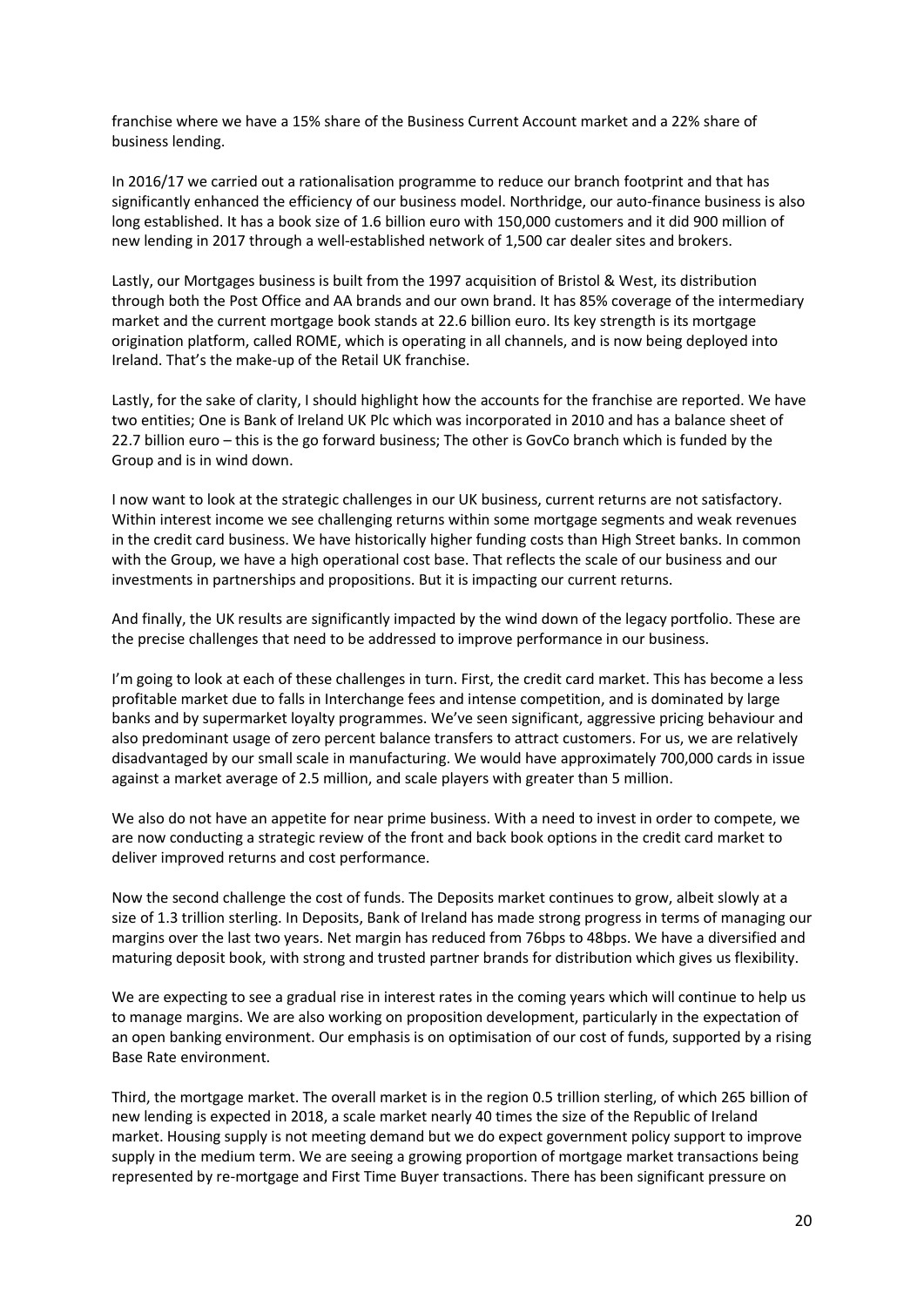margins, particularly in the mainstream re-mortgage market. As a consequence today, I want to confirm that we intend to reposition away from the mainstream re-mortgage market. I also want to confirm we have developed retention propositions to ensure we protect our own book.

For Bank of Ireland, we see opportunities we can exploit, given the scale of the market specifically in First Time Buyer and other growth segments, which we believe are under-served in the current market and provide scope for us to drive revenue growth. These include 'Later In Life' lending and self-employed. We have propositions in these markets; 'Family First' and 'First Start' in the First-Time Buyer market and Retirement Link in the 'Later In Life' segment. These propositions are distributed through the Post Office brand and through intermediaries. These provide an exciting opportunity for the bank, given our distribution and our capability and is within our Risk Appetite.

Bank of Ireland sees growth potential in segments of the mortgage market. But we also see other key markets providing opportunities for us in the UK. We see growth emerging in the Auto Finance market and an evolution away from ownership to contract purchase and rental. New business volumes in the Point Of Sale consumer used car market increased by 7% YoY in Quarter 1 2018. The Personal Contract Purchase market is currently the dominant and growing segment. We have good propositions and we see emerging growth in Personal Contract Hire market. We are a key participant in these segments.

We have an arrears history that's over four times better than the industry average. A strong track record over many years. Our plans are to exploit the full product manufacturing capability we now have in that business and leverage our distribution base. And we see a strong opportunity to expand in the Contract Hire market through our AA base and through leveraging our business and corporate customer base.

The unsecured lending market continues to grow, but at a slower pace. Successful business models are focussed on digitisation, customer insight and straight through processing. We see low loan loss rates for Personal Loans, although we expect to see upward pressure from a low base. And loan portfolios are low cost to serve, provided you have sufficient scale.

For Bank of Ireland, we have strong propositions through our partners and an efficient platform. We see an opportunity to grow our UK unsecured lending book to 1 billion by 2021 with acceptable returns.

Let me summarise the strategic initiatives that we are committed to implement. These are the initiatives that will both address our challenges and grip the market opportunities, leading to a doubling of our ROTE. Starting with repositioning. We are conducting a strategic review of the front and back book options in the credit card market to deliver improved returns and cost performance. We are looking at options to accelerate the wind down of legacy commercial lending portfolios.

Secondly, to improve our returns, we are undertaking 4 strategic initiatives: We will reduce the cost of funds, as base rates rise and our deposit book matures; We will reduce the cost of origination and cost to serve across all of our products, by investing in digitisation and benefit from Group Transformation Programme; We will continue to engage with our partners to drive increased value; And in Northern Ireland we will improve returns by driving net loan book growth, further digitisation and cost management

As I said, we are aiming to double the ROTE. Two-thirds of that improvement will come from the initiatives I have outlined under repositioning and improving.

Thirdly, under Invest for growth, we are targeting a 10% growth in our loan book. We are aiming for growth in the mortgage business: This will include delivering enhanced propositions into the market and continuing to invest in digitisation and automation. We will broaden Northridge's distribution beyond the 1,500 sites we have today, including capturing the benefits of the AA and Marshalls. We are targeting to grow our Unsecured Personal Lending to in excess of 1 billion sterling. And we will continue to invest in further digitisation and enhanced propositions in FRES to maintain our market leading position.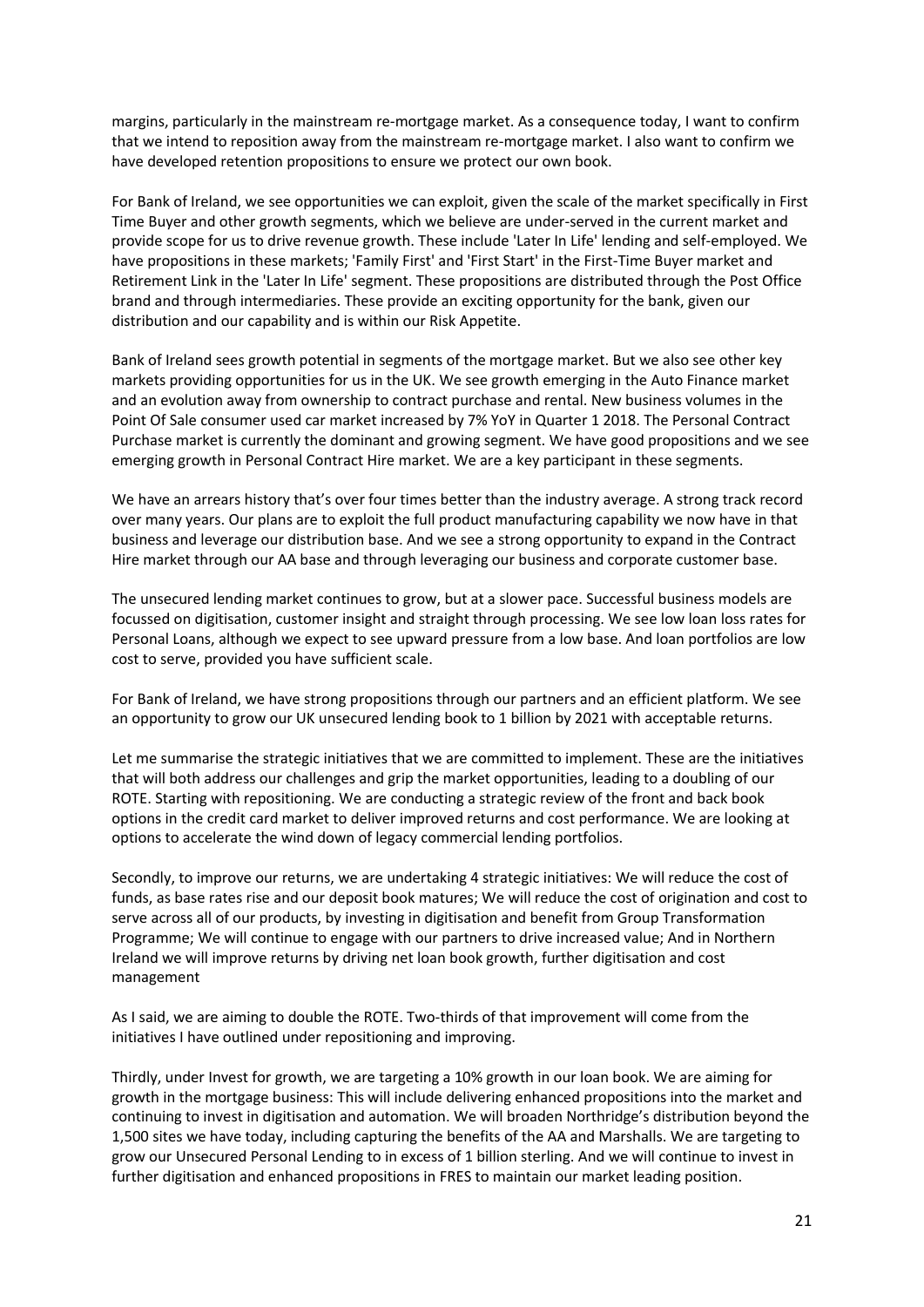The remaining third of the ROTE improvement will come from these 4 initiatives.

So to summarise, our strategy is focused on increasing returns through a combined set of initiatives to reshape our business portfolio. The successful execution of these strategic initiatives will result in Loan Book Growth of 10% and a doubling of our ROTE by 2021. Bank of Ireland is committed to the UK market, a market which offers growth, diversification and Group synergies.

I am confident we will deliver. We are now going to take a short break, we'll be gathering back here in ten minutes for presentations on 'Transformation' across the Group and 'Financial Outlook' through 2021.

Thank you for your attention.

#### **Steve Collier – Transformation Programme Director**

Good morning everyone. I'm Steve Collier, Transformation Programme Director and for the next 20 minutes or so I will provide an overview of our "Transform the Bank" Programme.

Before I get into the detail, let me share a bit about me. I have been in banking for over 35 years. During that time I have had roles in just about everything: Retail & Business Distribution, Operations, Digital and Direct Banking. In each of those positions, I have had responsibility for both running the business day to day and for changing the business over time. The most significant of these transformations was at National Australia Bank where I led the "NextGen" Core Banking Programme. At NAB, "NextGen" was the biggest technology overhaul in the bank's history and one of the largest in AsiaPacific. The transformation was broad and deep. We built and launched an entirely new online challenger bank – Ubank. We touched everything from Originations & Credit, Account Servicing & CRM, through to Finance, Risk & Treasury.

You won't be surprised to learn that there are many parallels with what we are doing here at Bank of Ireland. Whilst no two banking transformations are ever the same, I've certainly picked up some key insights along the way. First, transformations are just hard work. They require access to the right people. They require a mix of regular, incremental improvements, as well as a focus on the big picture. They require a commitment to persistent investment and the resolve to stay the course. Transformation requires executive sponsorship at the top table and clear alignment across the whole organisation. From the Board, to the CEO, right down to the frontline, everyone needs to drive towards the same goal. At Bank of Ireland, we have this alignment. I report directly to the CEO. And my Group Executive colleagues are deeply involved in the transformation work. Now, we all know that change is hard and it's often resisted. Therefore, it is critical that Transformation is business led. Change has to be driven by the business not done to the business! In fact Gavin, our CEO of Retail Ireland, chairs the Core Banking Systems Transformation Board and keeps me and the team on our toes and customer focussed, every day. But all of that is still not enough. Simplification of the technology must go hand in hand with simplication of our business model, our processes and ways of working. Constraining new systems with old behaviours just leads to a really expensive new system. To achieve this simplification, we must work with trusted partners. Partners like Temenos. They invest significantly in Research & Development work with more than 1,500 firms around the world and they're constantly innovating. As one of their key customers we benefit from that innovation.

Finally, our programme portfolio must be carefully balanced. We do have risks, we need to anticipate them and manage them appropriately. At Bank of Ireland, we are doing this deliberately. We have the right level of governance, stage gates to ensure our programme is reviewed and approved by senior stakeholders and rigorous planning and tracking in place.

Now, there are three key points I want to focus on today. First, we have broadened the scope of our transformation. Historically, we have talked about Transformation in relatively narrow terms and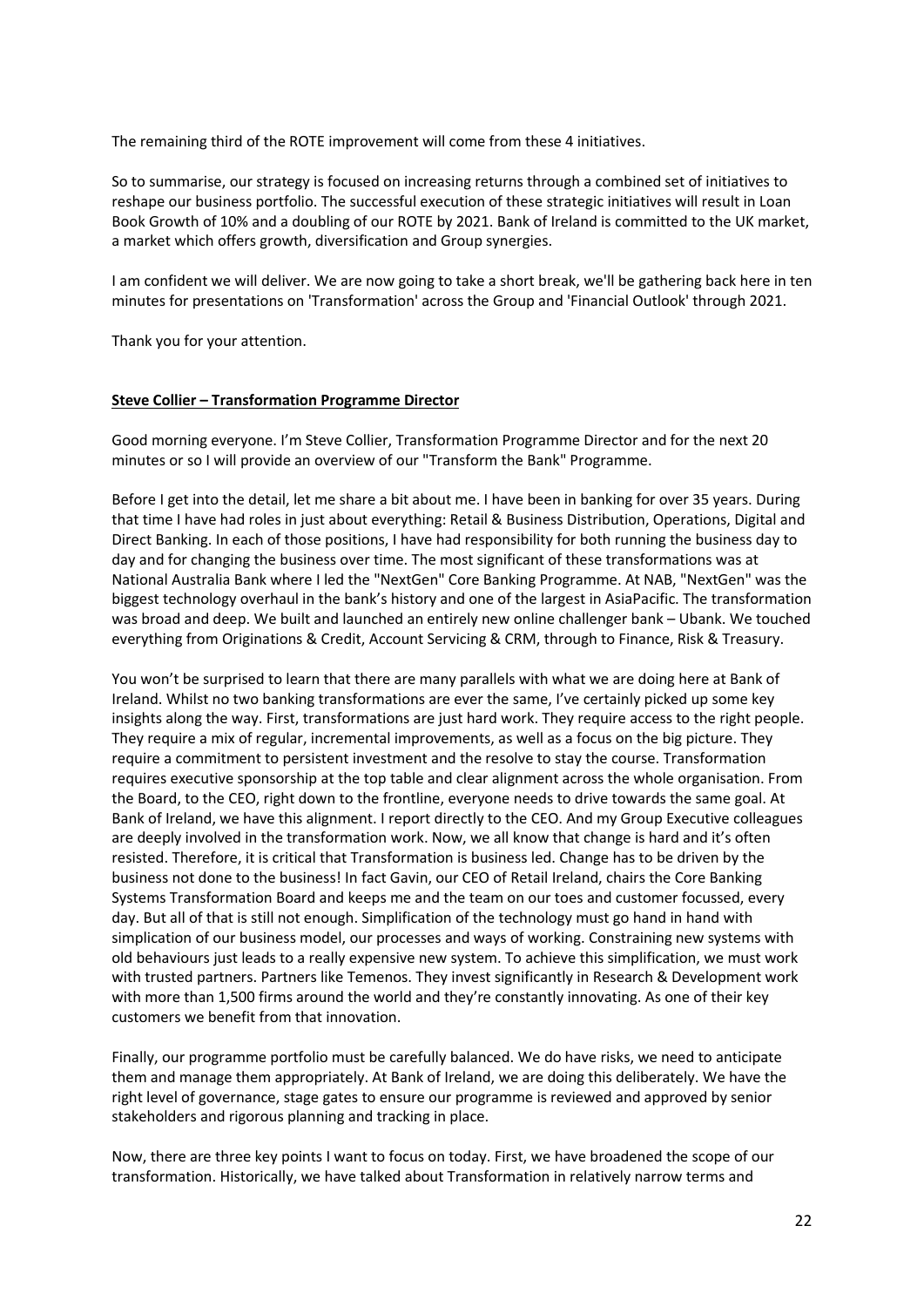focussed purely on changes to our Core Banking Systems. But to achieve our ambition we need much more than just technology. We are broadening, deepening and accelerating our transformation programme. It now covers Culture and Business Model as well as our work on Customer Channels and the Core bank. The focus of my presentation is on our Systems and Business Model Transformation, but these initiatives also support the cultural change we are looking to achieve. Second, we are increasing our investment. Clearly doing more means spending more. Finally, we are accelerating the benefits. So, let's get into this meat of this.

To "Transform the Bank" we will of course need to be disciplined and systematic with our investment spend. We have indicated previously that we will spend about 900 Million euros on our Core Banking transformation. This investment will ensure we get the right technology in place to improve our cost and competitive position in the long term. On top of that we will spend another 500 Million euros to deepen, broaden and accelerate our transformation. Now, roughly half of that investment will go into deepening our IT work and bringing forward a range of customer initiatives. This includes improvements to our channels, digital advice for wealth and replacing our mortgage platform. The other half will go into broadening the scope of our transformation to support vital changes to our business model. We are investing to simplify our organisation and further reduce our structural costs. Overall, this extra investment means our annual spending on transformation will increase from about 200 Million euros to about 275 Million euros per year.

Andrew will talk you through our detailed financials next. But at a high level, those additional investments also mean we see more benefits, earlier than previously expected. On the revenue side, you've heard how our work will help the bank grow our group loan book by 20% by 2021. This is across business and retail segments in the UK and Ireland. It will also generate increased income from our wealth and insurance business lines. On the cost side, transformation will ensure that our costs fall every year in absolute terms through 2021. That means in three years' time our total costs will fall to around 1.7 Billion euros from 1.9 Billion euros today. In turn, we expect our cost to income ratio to reduce to around 50%.

Now, turning to the work we're doing in Systems to transform the core and our customer facing technology.

At Bank of Ireland we are proud of our heritage. However, as the Bank has evolved, so has the complexity in our business processes and IT systems. These need to be modernised. To give you an example, we have over 1,000 key business applications. Many of these are sitting on legacy platforms running on Cobol. These systems were designed for 10am-3pm branch banking 30 years ago! I don't think I need tell you that today they are no longer fit for purpose. Of course we are not alone. Incumbent banks of our age and scale all over the world are in a very similar position. At Bank of Ireland we are undertaking a once in a generation investment programme. We are replacing a myriad of systems with simpler, state of the art technology designed for the future. Temenos T24 is at the core of this but we are making improvements in every layer including channels, information, services and security. Taken together we believe these changes will create a sustainable competitive advantage for us.

So, what will that competitive advantage look like? When it comes to Simplification and Automation, our Robotics Centre is one of the largest and most mature robotics innovators in Ireland. This is transforming areas of our business such as fraud prevention and detection. Today our robots scan and flag high-risk card transactions. If a potential fraud is detected the system holds the transaction, triggers restrictions on use of the card. Our customer is then automatically notified. This is a wonderful example of how we are protecting our customers and reducing business costs. Our systems need to be resilient and stable. Our infrastructure and software investments will ensure that we are "Always On" and clearly that's what our customers expect. At the same time our payments systems are a crucial enabler of the Irish economy. A role we take very seriously. Overall - we are improving the stability and speed of our payments services by investing in best in class payments systems from Finastra. As an example, Business customers making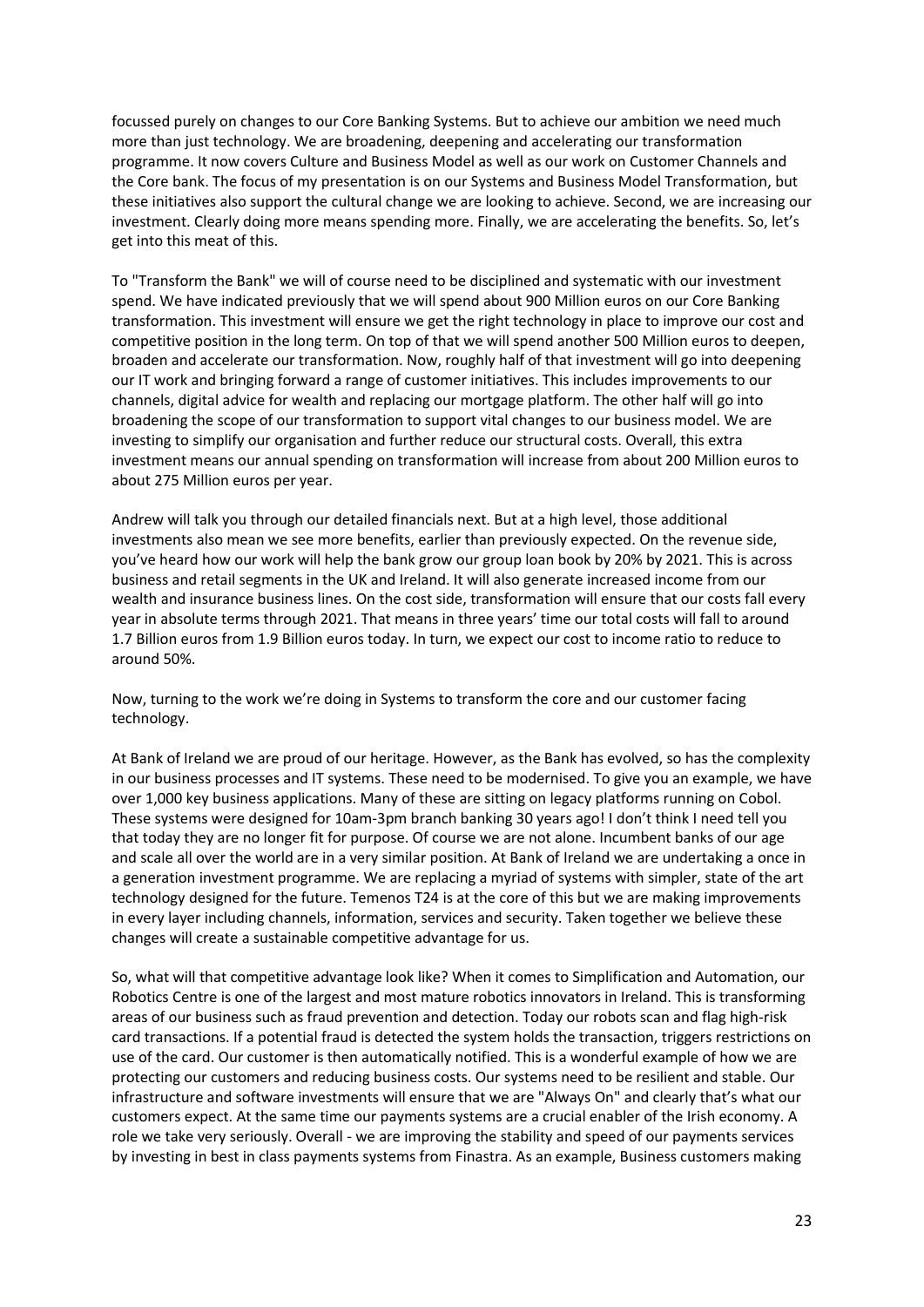ROI to UK payments used to have to submit their orders by 10am for next day completion. Today, we've pushed this out to 4pm giving businesses greater flexibility, control and peace of mind.

To deliver on these opportunities, we are actively managing our roadmap. To date, we have focused on getting the foundations right. We have done things like upgrading our infrastructure, our test environments and our payments engines. We have taken steps to simplify our processes. We've freed our people up to focus on higher value work by automating low value, high volume tasks like data entry. Or as we like to describe it, "Taking the robot out of the human". Since I joined earlier this year, we've made a big effort to accelerate benefits for customers so they can touch and feel the transformation as it progresses. In particular, we're now turning our attention to the shop front and our largest branch – the Mobile App. We will launch a new mobile app in the first half of 2019 and regular updates thereafter. I will talk about that more in a minute. On the product side, this year we will deliver our first end-to-end use of the Temenos platform with our personal loan and deposit origination pilot. In our test phase we will limit this to friends and family. But it is a key milestone for us and will allow us to prove that our endstate technology works as expected. It will prove that we are ready to move on to more complex products, with greater volumes, like current accounts. It is worth calling out that our delivery roadmap is not static. It is dynamic and will evolve. We must balance between meeting our customers' needs, our regulatory obligations and the capacity of the Bank to deliver change. We will work closely with Temenos and our other partners to understand and influence their development roadmaps. That way we'll be well placed to take advantage of their new developments. I'd like to share with you some highlights of what we've already delivered and what's coming very soon.

One of our most important achievements so far has been our Single Customer Record. This means we have a single, consolidated view of our customers' core data for the first time. That is quite unique and few banks can match it. By removing duplicates and errors we have successfully loaded in excess of 2 million, clean customer records onto our Temenos platform. In practice, this means our colleagues will be able to see a customer's product holdings and their basic data in a single location. Over time this work will let us build up a comprehensive view of the customer, covering their full transaction history. When combined with the new analytics and CRM capabilities we are developing, we'll be able to anticipate what our customers need and when they need it. Take a typical customer – Anne from Dublin who's banked with us for 20 years. She has a current account, savings account and maybe even a mortgage. In the past these records will have been held in many disparate systems. But now all of Anne's data, product holdings, date of birth, address, recent purchases and re-payment history, sit in one place. On one screen. Ready for our customer service and advice teams to support her. So, when Anne gets a pay rise this might be the right moment for her to extend her credit limit. Or if she builds up a large cash balance that might be a great moment for her to consider a product from our New Ireland portfolio. That is the power of the Single View of the Customer.

We are continuing the digitisation of our UK Mortgage business. We can't overstate the importance of home ownership in the lives of our customers. Whether it's buying a first home, or downsizing in retirement. Today through our ROME platform, 100% of mortgage applications in the UK are digital. No time is wasted on paperform-filling. Automated online processes make assessment and approval of applications much faster and customer-friendly. We did this by redesigning the process from end to end – from application through to refinancing and renewal. These changes are driving real benefits for both our customers and the Bank. We have nearly halved the "application to offer" time from 18 to 10 days. This has resulted in significant improvements in customer promotion which has more than doubled from 31 to 79. Moreover, these changes have brought cost per application down by 35%. As Gavin mentioned earlier, our re-entry into the broker market is a driver of our growth. This is the platform we're using to deliver it.

Looking ahead into 2019, we will be launching a new consumer mobile banking app. This is something I am really excited about. The app design and functionality is directly informed by our customers' feedback on problems they encounter. The first release will include new features such as managing direct debits and setting up standing orders. It will allow customers to notify us about their travel plans to prevent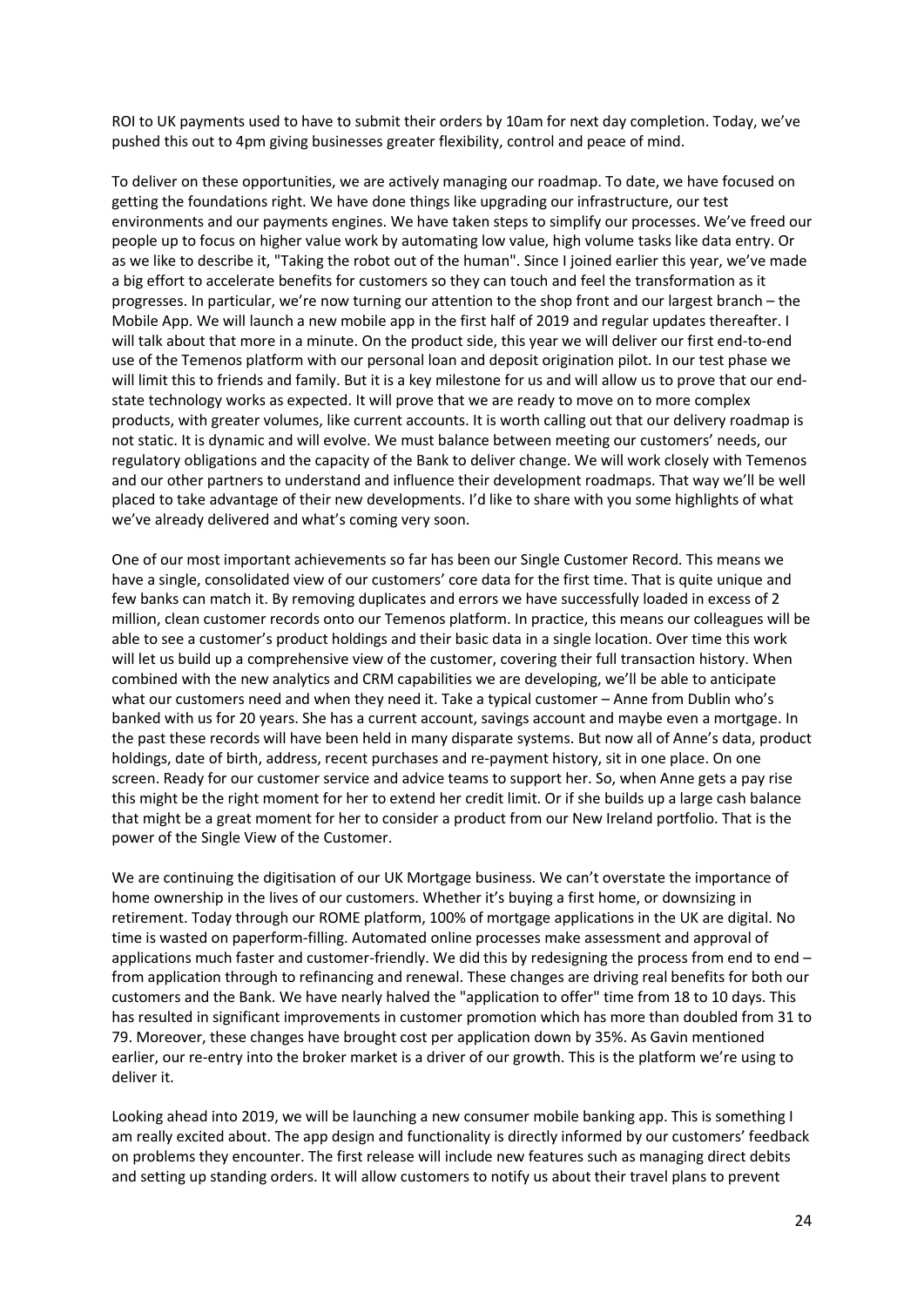unnecessary fraud alerts. The new app is a milestone for two other reasons. It will leverage Temenos Edge Channels capability and it will be the first concrete output of our new agile, DevOps delivery model. That's a big deal. Agile DevOps is an approach to technology delivery that focuses on regular updates to meet user needs. This is in stark contrast to more traditional waterfall approaches where customers had to wait a very long time for updates. All of us have one of these in our pocket. No matter who we do business with, they're likely to have an app on our phone. It will be updated regularly, and we will only use it if it has the functionality we need. Bank of Ireland will be no different. We see this type of development as proof that we are building real "transformation muscle."

Now, Systems transformation can't be done in isolation. It is best done in conjunction with changes to your Business Model and ways of working. And together this will help us achieve our 50% CIR by 2021. Here we're driving two main initiatives: Simplifying our Organisation and Strategic Sourcing.

By simplifying our organisation, we will become leaner and more agile so we get closer to the customer. To achieve this, we are making changes on multiple fronts. We are significantly reducing the number of layers between head office and the branch. By flattening the organisation and getting our senior managers closer to the front-lines we are empowering our people. We're also speeding up decision making. Critically, it will make us more responsive to customer needs while reducing costs. We're making further changes as well. We plan to increase our customer facing staff from 40% to 60% of the total. And as previously announced we plan to close 28 back office service centres this year. These centres were set up to provide operational support for the Bank and temporary project management. They were engaged in activities we are able to absorb in other locations or do without entirely. Actions like this are never easy but this move reflects our commitment to refocus our resources on staff who directly work with our customers. We have tidied up our legal structure. Reducing the number of legal entities from over to 200 to under 70 has reduced cost and complexity. Finally, we will make important decisions on whether to exit or restructure expensive-to-run business units that have limited revenues and growth prospects. This will free up capacity to invest in our core franchises.

We're putting procurement under the microscope to make sure we are getting maximum value from our partners. We've already reduced day contractor fees by about 70% and our spend on professional services and travel by about 20%. Our footprint is another area of focus. We are rationalising our commercial office footprint and have already exited a number of locations such as Grand Canal Quay in Dublin and are actively looking at further consolidation opportunities. At our showcase office in Baggot Plaza in Dublin, we are experimenting with an entirely new, agile working environment. We are piloting flexible, digital working practices meaning many of our colleagues can choose to work remotely or hotdesk. As we roll out these initiatives, our people become more productive. And crucially we will reduce our office space, bringing down our costs. We have also put in place robust measures to make sure these costs don't creep back. Our new Advisory Review Board scrutinises all our third party spend and ensures we are only using third parties when it is absolutely critical.

I started the presentation today by talking about my background and experience. But I want to wrap up by telling you why I joined Bank of Ireland. I have moved here because I am excited about the opportunity to transform a bank with such a rich heritage. I am inspired by the idea of creating a National Champion Bank. Our work, across all three dimensions of Transformation Culture, Systems and Business Model - is absolutely crucial to making that happen. We have the right investment to get the job done. We have the leadership and the infrastructure in place to make sure we deliver. And we are building great momentum on our journey to grow the business, improve customer service and significantly improve our efficiency. The team here today, and I are excited to be working on this. I'm now going to hand over to Andrew Keating, our CFO, to share our financials.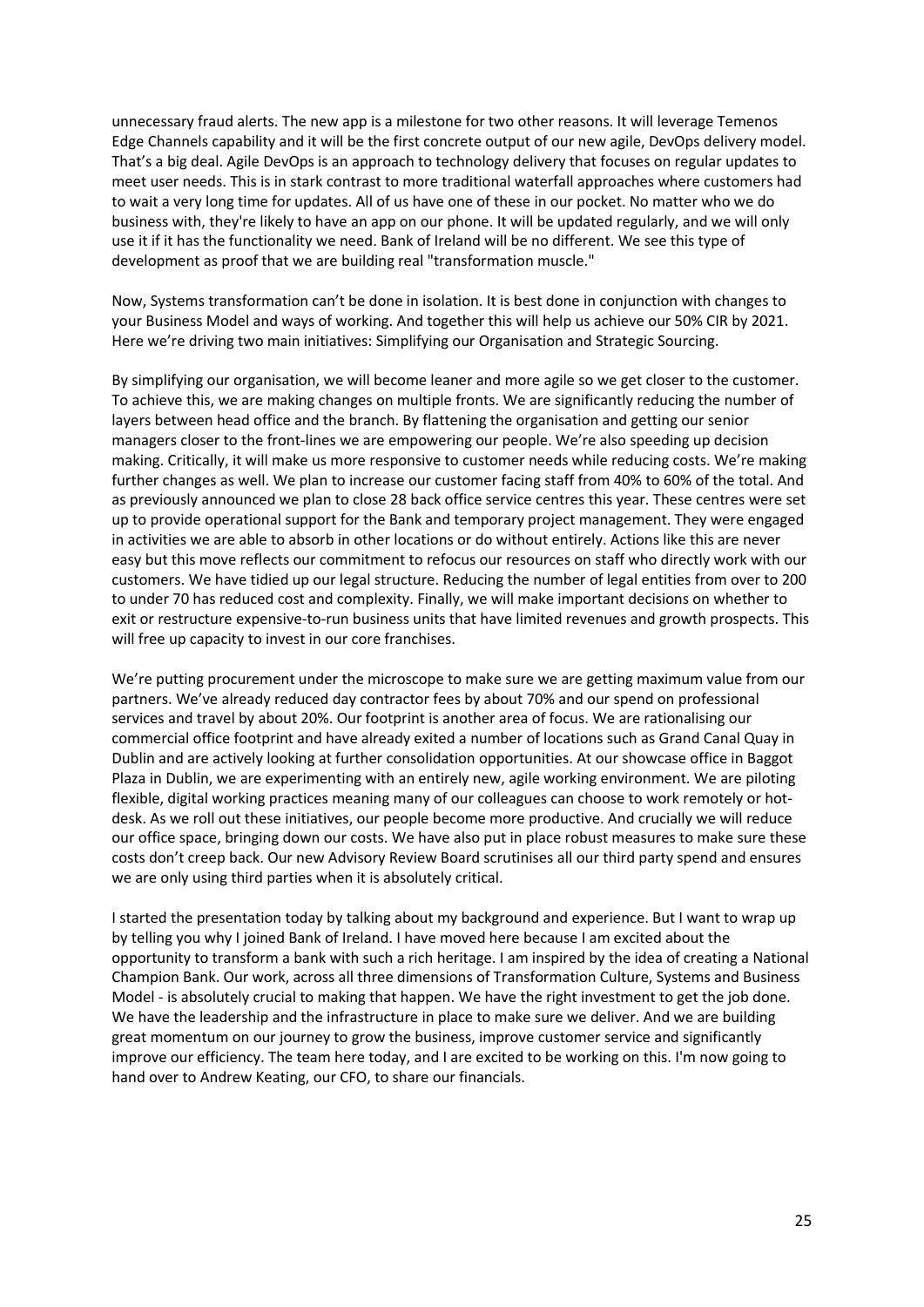## **Andrew Keating – Group CFO**

Good morning everyone.

Over the course of this morning my colleagues have taken you through a very comprehensive set of presentations where they have set out our clear business strategy. I'll now translate this strategy into our financial targets. These are the targets that we, the leadership team of Bank of Ireland, will deliver in the coming years.

Firstly, it's important to reflect on the progress that we've made over the last few years. Since the financial crisis we've successfully navigated a period of significant restructuring and we've a proven track record in the delivery of our targets. During that time we radically transformed the profile and cost of our funding base. Wholesale funding is at historically low levels. Our loan to deposit ratio is now at 100% and we reduced the cost of our funding to 40 basis points.

Our improvement in asset quality since the crisis has also been substantial. Over that time we reduced the level of impaired loans by almost 75% and the outlook is for that trend to continue. These reductions were achieved without triggering any spike in our impairment charge which has now reduced to extremely low levels.

The Bank is generating significant profits, an average of over 1 billion euro in each of the last 4 years. As a consequence we're generating capital on a rapid basis. Our fully loaded CET1 ratio has more than doubled in the last 4 years. At 13.8%, it's now in excess of our target capital level.

Our trading in 2018 is also on track and it's in line with the guidance I gave you at our full year results. Specifically, after many years of deleveraging we expect the loan book to grow this year, albeit modestly and weighted towards the second half. Our NIM is in line with our expectations, our costs will be lower this year than last year, our asset quality continues to improve, NPEs will trend lower and our impairment charges will be consistent with our guidance of up to 20 basis points.

Last month we paid our first dividend in 10 years and we look forward to increasing that dividend on a prudent and progressive basis. It's clear that we're in a strong position to generate attractive and sustainable returns for our shareholders.

Turning to the next chapter and to the key areas of opportunity as we progress towards 2021. We have a very clear strategy to: grow our loan book by 20% and increase our Wealth Management and Insurance business, to transform our culture, systems and business models and to reduce our costs to 1.7 billion euro. These strategies will generate the capital to enable us to: grow and transform the Group and to progressively increase the dividends that we pay to our shareholders.

Looking firstly at income growth and there are 3 elements to our strategy: volume, margin and fee income. Starting with loan volumes. We expect loan volumes to grow by 20% between now and 2021. That's an increase of 14 billion euro, up to 90 billion euro over the next few years. In terms of geographic split I expect about 65% of that growth will be in Ireland and about 35% here in the UK and international.

On a Divisional basis, in Retail Ireland we expect loan growth of 20% or 7 billion euros. That is going to come particularly from mortgage and SME customers. Here in the Retail UK division we expect loan volumes to grow by about 10% or 3 billion euro equivalent. Again mortgages will be the key driver of this growth.

In Corporate Banking we expect loan volumes to grow by 4 billion euro, half in Ireland and half internationally.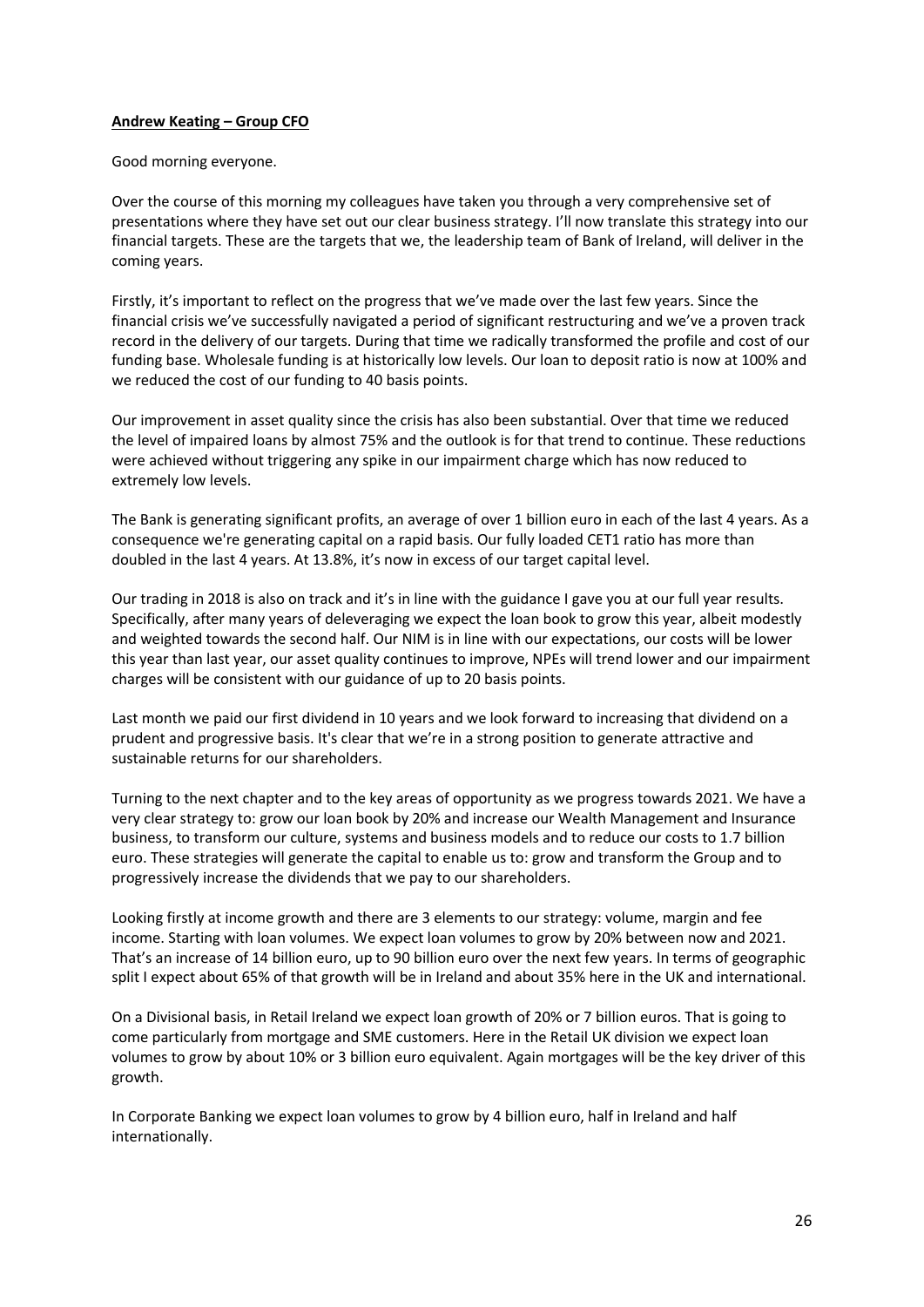Our strategy to grow our balance sheet by 20% will increase our risk weighted assets. In that regard our capital plans accommodate an investment of between 200 and 250 basis points of capital over the next 4 years.

All of this growth will be originated within our disciplined risk appetite. Our commercial approach to pricing will continue and this new lending will increase our Return On Equity.

Turning to Net Interest Margin. We've increased our net interest margin in each of the last 5 years. That's a result of the actions we took to reduce our cost of funds and our commercial approach to loan pricing. As we look forward, our margin will continue to benefit from: our strong commercial discipline, front book margins are higher on average than in the back book, the 20% growth in our loan book and, from 2019 onwards, a modest increase in interest rates.

We operate in competitive markets both in Ireland and here in the UK. As a consequence we've prudently assumed that any of these margin benefits will be offset by competitive pressures. As such our projections and targets assume that our net interest margins during the coming years will be broadly in line with the 2017 exit level.

Moving on to fees and other income. Last year our business income was 662 million euro and represented around 20% of our total income. This income is sustainable and includes revenue from: our payments business, foreign exchange and our life assurance business. We expect to grow our Business Income during this plan and it will continue to represent between 20% and 25% of our total income. Specifically Michael and Gavin set out earlier the attractive opportunities we have to increase the fee income in our Wealth management and insurance business particularly by unlocking the opportunities for our existing SME and affluent customers.

Separately and prudently, while additional gains and valuation impacts do arise in the normal course of business, nothing is factored into our forward looking projections.

Turning now to the transformation of our cost base. Previously we guided that the investment to replace our core banking systems would amount to 900 million euro in total. As Steve and Francesca outlined earlier we're going to deepen our investment in the transformation of our IT systems to cover certain aspects of our business that were not included in the original scope such as mortgages and wealth management. That deepening of the scope of our IT systems will require an extra investment of 250 million euro.

Separately, and in addition, we're going to broaden our Transformation Programme to include the transformation of business model. For this we've indented a separate investment of 250 million euro. As a result the total investment in transformation will increase from 0.9 billion euro to 1.4 billion euro. In terms of timing we expect that the rate of investment over each of the next 4 years will average 275 million euro per annum. An increase of 75 million on the current pace. In capital terms the 275 million euro will equate to an investment of around 50 - 60 basis points per annum. In accounting terms around 40%, or 110 million per annum, will be capitalized as an intangible asset, around 40% will be charged directly to the income statement as a Transformation Investment cost and around 20%, or 55 million euro, will be a non-core restructuring cost below the line in the Income Statement.

These investments are significant but we'll generate a positive return on them. The investments will support the 20% growth in our balance sheet and the expansion of our Wealth Management and Insurance business.

The investments will also support a reduction in our cost base. We will deliver on a number of very clear cost targets during our planning period. We will do this by focusing on 4 key areas: delivering the digital bank, serving our customers brilliantly, simplifying our organization and strategic sourcing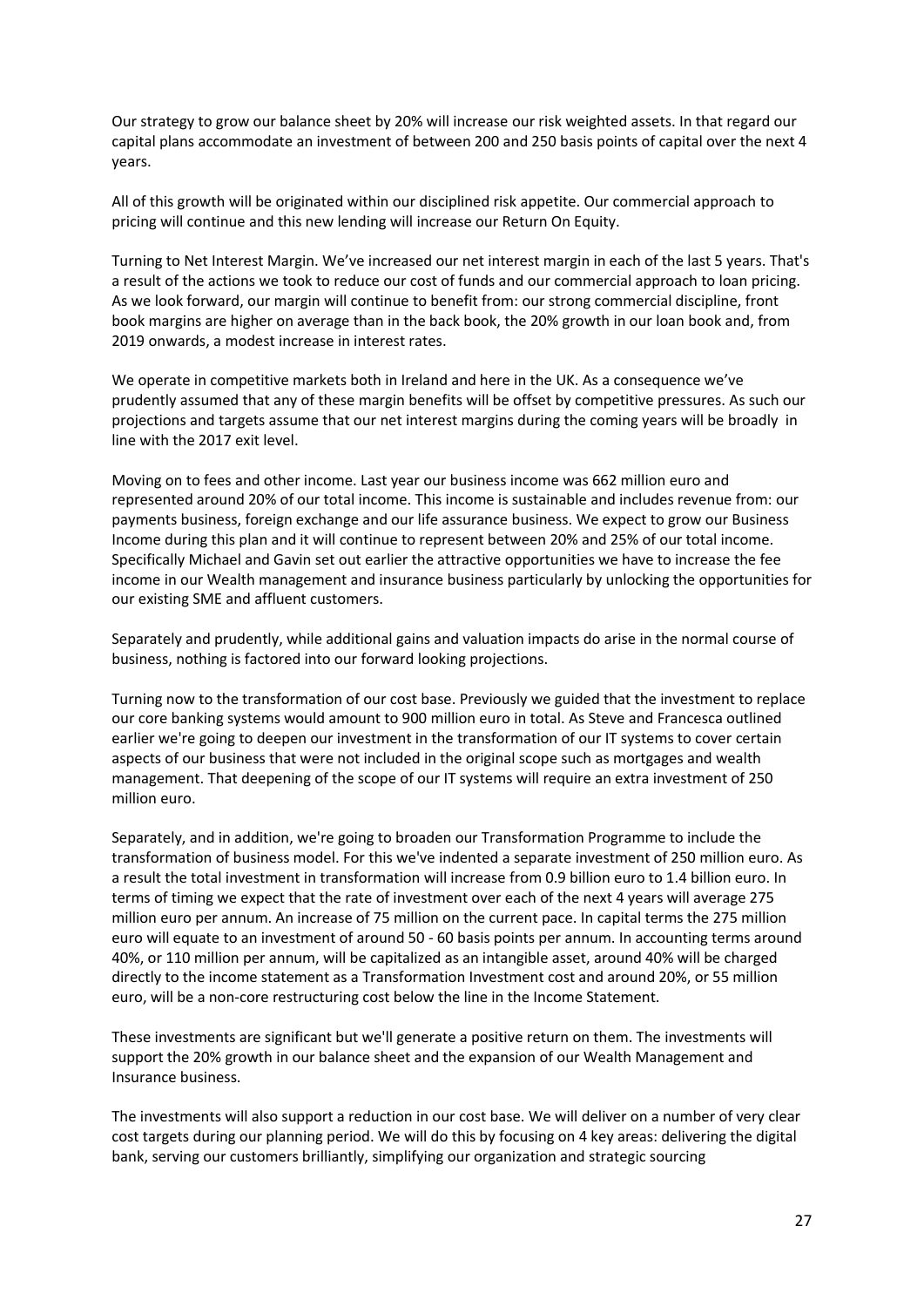Firstly, we have our absolute cost target. By 2021 we will reduce our costs to 1.7 billion euro. I would note that the 1.7 billion includes approximately 110 million of Transformation Investment cost in 2021. Our second cost target relates to the period between now and 2021. Over this period we do expect certain cost inflation, principally from: wage inflation, higher depreciation from tech investments and some additional running costs from these new platforms. However we're absorbing that cost inflation within our cost guidance. Our absolute costs will be lower in each of 2018, 2019, 2020 and 2021. This delivery of our income and cost targets will improve our cost income ratio by 15 percentage points, from 65% last year to around 50% in 2021.

Turning now to the cost of risk. We've a proven track record of strong risk discipline and that's quite clear from the pace of reduction in our impaired loans. Our NPE ratio is the lowest in Ireland. Our arrears performance in Irish mortgages is 3 to 4 times better than the industry average. Under the new accounting rules, we expect the cost of risk to be in the range of 20 to 30 basis points. We expect it to be closer to 20 basis points in the early years and closer to 30 basis points in the later years.

Moving now to capital. We'll continue to generate significant capital on a rapid basis. The key driver will be our sustainable profitability. Earlier this year we updated our capital guidance. The Group expects to maintain a CET 1 ratio in excess of 13 per cent on a regulatory basis, and on a fully loaded basis by the end of the O-SII phase-in period in 2021. This guidance includes: meeting applicable regulatory requirements, plus an appropriate management buffer.

Today our capital is robust and it's above our target level. In recent years about 90% of the capital that we generated was prioritised towards increasing our capital ratio and about 10% was available to invest in the business or return to shareholders via dividends. Over the next number of years we'll continue to generate capital at a rapid pace. We'll rigorously manage the allocation and strategic investment of our capital.

We'll support the profitable growth and development of our franchises in order to deliver attractive and sustainable returns to our shareholders. Firstly, to enable the 20% growth in our loan book, we expect to invest between 200 and 250 basis points of capital in supporting the associated RWAs. Secondly, we'll invest between 50 and 60 basis points of capital each year: to ensure the success of the transformation of our IT systems and the delivery of our cost targets.

On the regulatory side, increasing capital requirements has been a dominant theme of recent years. While we continue to engage on matters such as TRIM, we expect the regulatory environment to be more stable over the period of the plan.

On dividends and distributions, our policy is very clear. We expect our dividend per share to increase from the 11.5 cent we paid last month. The increases will be on a prudent and progressive basis and, over time, the pay-out ratio will build to around 50%. The board's philosophy around excess capital is also clear. It belongs to the owners of the company, our shareholders. To the extent that we have excess capital we will not retain it. Other means of capital distribution will be used to return that capital to shareholders.

We're focused on delivering attractive and sustainable returns. We'll increase our Return On Tangible Equity to in excess of 10% by 2021. The growth in interest income, and our reduction in costs, will be the main drivers of this increase. We've a simple and straight forward methodology for calculating RoTE which is set out in the appendix. In calculating our Tangible Equity, we have deducted the Intangible Assets. In calculating our "Returns" the only adjustment we have made relates to the usual exclusion of non-core restructuring charges. To be clear we don't make any adjustment either for the transformation investment costs or for any depreciation charge on the capitalised intangible assets.

Potential risks to our returns could result from: weaker economic activity, slower than expected credit formation in Ireland or if there was any unexpected regulatory capital demand. On the other hand